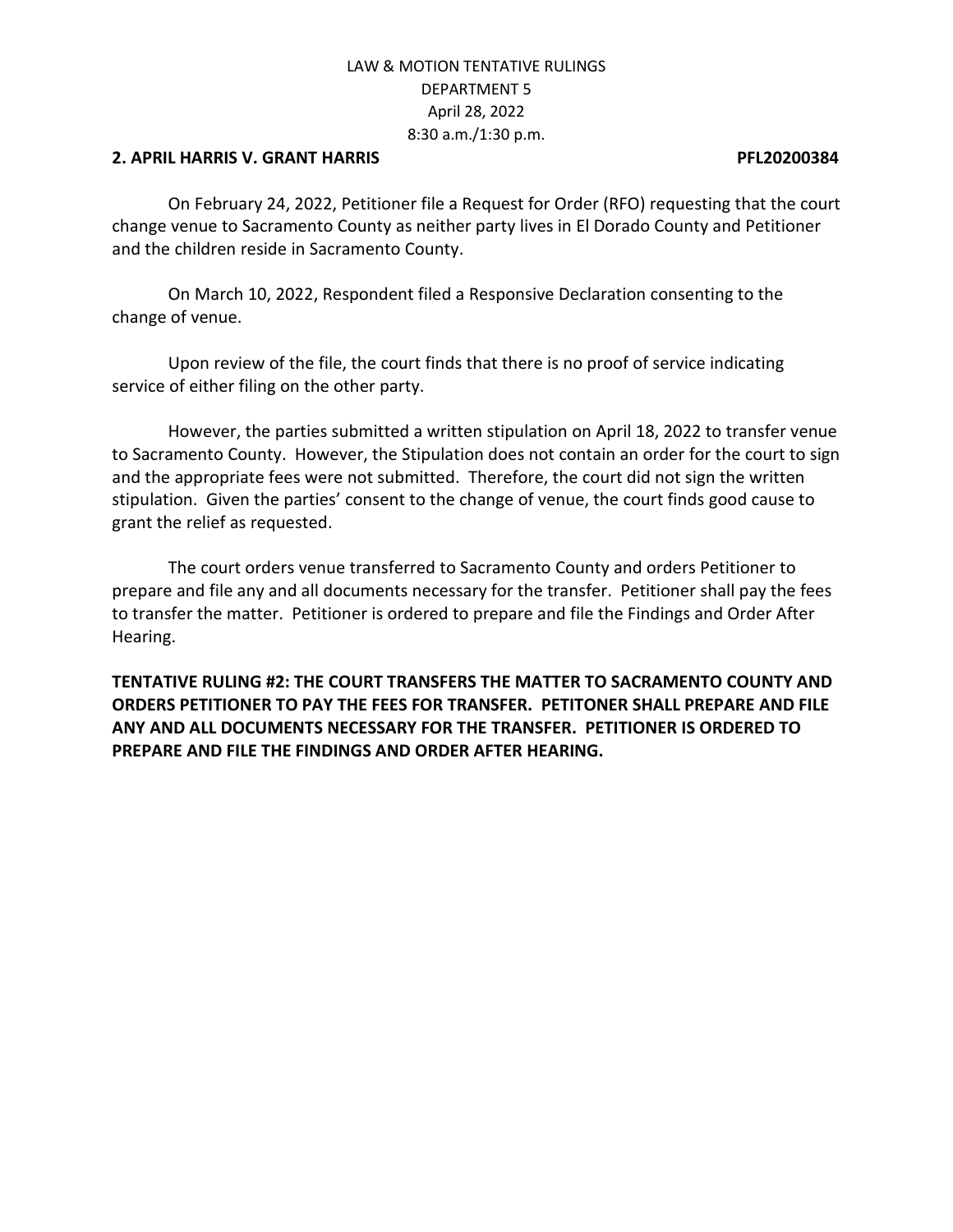### **3. BASSEL KHADRA v. STEPHANIE WU PFL20200697**

On January 5, 2022 Petitioner filed a Request for Order (RFO) requesting a Child Custody Evaluation pursuant to Family Code section 3111 to determine custody and visitation orders as well as the move-away request. Petitioner requests the court order Petitioner to front the costs of the evaluation subject to reallocation. The RFO was set for March 3, 2022.

On February 28, 2022 Petitioner requested the court continue the hearing to April 28, 2022 as service had not yet occurred. The hearing was continued to the instant hearing date.

On March 1, 2022 Petitioner filed a Proof of Service by Mail showing service of the filing upon Respondent and Minor's Counsel the same day.

The court did not receive a Responsive Declaration or Opposition from Minor's Counsel or Respondent.

The court has read and considered the above filing and makes the following findings and orders:

Petitioner's motion is granted. Petitioner shall front the cost of the 3111 evaluation and the court reserves jurisdiction over reallocation of the cost to the time of trial. The court orders Petitioner to provide the names of three 3111 evaluators to Respondent and Minor's Counsel within 2 weeks of this order. Respondent shall select an evaluator from the list and notify Petitioner and Minor's Counsel within one week. If Respondent fails to designate a 3111 evaluator as ordered, Minor's Counsel shall select the evaluator no later than 2 weeks after Petitioner provided the names.

The court sets the matter for receipt of the 3111 evaluation on \_7/28/2022 at 8:30 am in Department 5. All prior orders remain in full force and effect. Petitioner shall prepare and file the Findings and Order After Hearing.

# **TENTATIVE RULING #3: RESPONDENT'S MOTION GRANTED. HEARING SET FOR RECEIPT OF 3111 EVALUATION AS INDICATED. ALL PRIOR ORDERS REMAIN IN FULL FORCE AND EFFECT. PETITIONER SHALL PREPARE AND FILE THE FINDINGS AND ORDER AFTER HEARING.**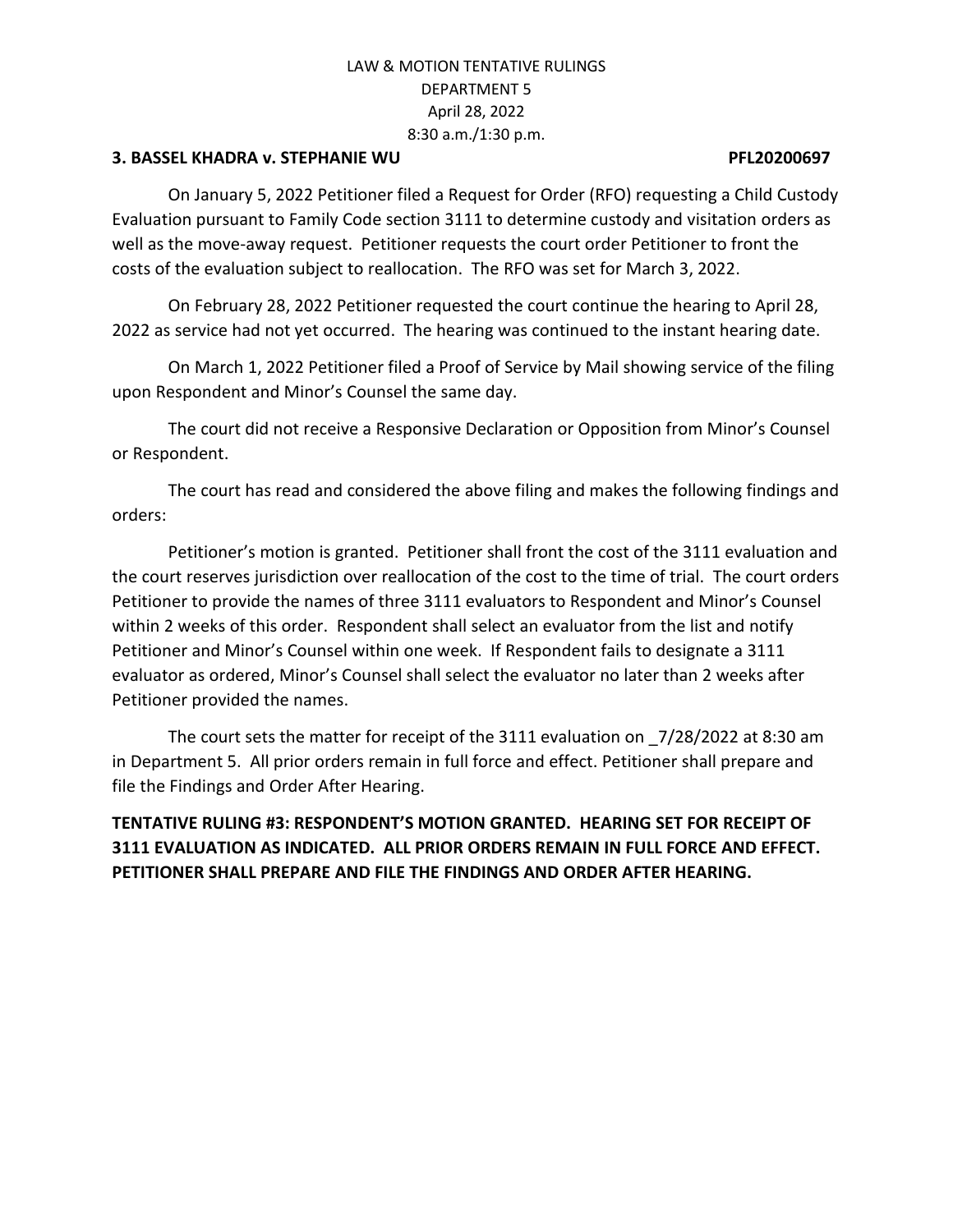## **4. CANDY BROWN v. DAVID BROWN PFL20210515**

On February 16, 2022 Respondent filed a Request for Order (RFO) requesting the court grant his request for Bifurcation of the Marital Status and set a separate trial on the issue. Respondent attached an FL-315 and FL-347 to the submitted RFO. On March 11, 2022 Respondent filed a Proof of Electronic Service showing Proof of Service of the filing upon Petitioner on March 8, 2022.

Petitioner filed a Responsive Declaration to the RFO on April 14, 2022, requesting the court deny bifurcation. However, in the event the court is inclined to grant the motion, Petitioner submitted requested orders on an FL-315. Petitioner filed a Proof of Electronic Service on April 14, 2022 showing service upon Respondent on April 4, 2022.

Respondent filed a Reply and a Proof of Service on April 21, 2022.

The court has read and considered the above filings, as well as the contents of the file, and makes the following findings and orders:

Petitioner filed a Petition for Dissolution of Marriage on August 13, 2021. Respondent filed a Response and Request for Dissolution on September 8, 2021.

On September 15, 2021 Petitioner filed a Declaration Regarding Service of Declaration of Disclosure and Income and Expense Declaration, indicating service of Petitioner's Preliminary Disclosures upon Respondent by Mail on September 15, 2021. On October 13, 2021 Respondent filed a Declaration Regarding Service of Declaration of Disclosure and Income and Expense Declaration, indicating service of Respondent's Preliminary Disclosures upon Petitioner by Mail on October 12, 2021.

On January 25, 2022 Petitioner filed Declaration Regarding Service of Declaration of Disclosure and Income and Expense Declaration, indicating service of Petitioner's Preliminary and Final Disclosures upon Respondent by Mail on September 15, 2021.

Respondent has shown sufficient cause to grant his request for a Bifurcation of the Marital Status and for the court to hold a separate trial on the issue. However, the court shall reserve jurisdiction over the issues listed in Family Code section 2337 as requested by Petitioner. The parties are ordered to appear for hearing on the Marital Status.

# **TENTATIVE RULING #4: RESPONDENT'S REQUEST FOR BIFURCATION OF THE MARITAL STATUS AND A SEPARATE HEARING IS GRANTED. THE PARTIES ARE ORDERED TO APPEAR FOR HEARING.**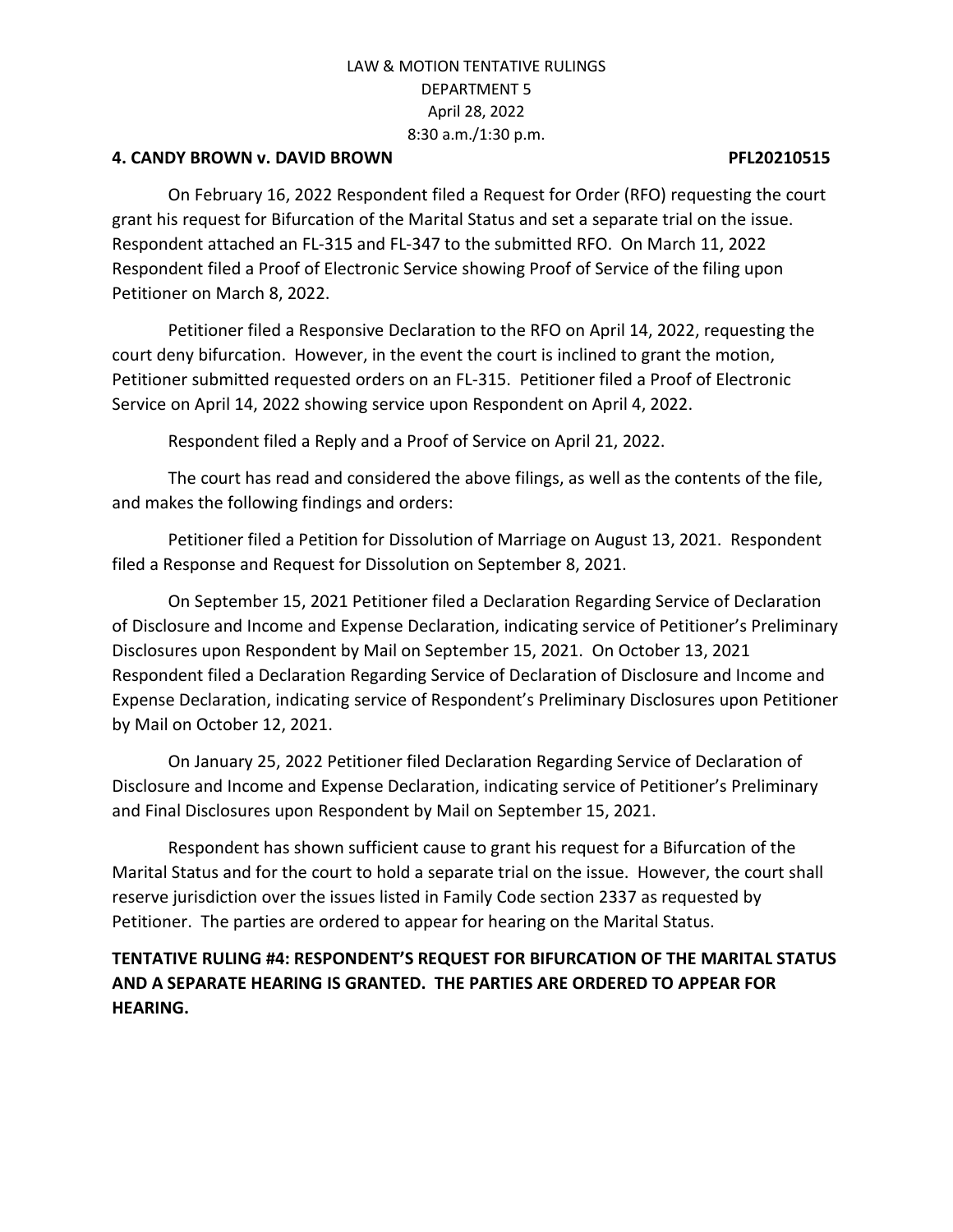#### **6. DANIELLE HOPKINS V. JOHN HOPKINS PFL20170221**

On August 6, 2021, Respondent filed a Request for Order (RFO) asking the court to modify the custody and visitation orders. A CCRC session was scheduled on September 3, 2021 with a hearing on the RFO set on October 21, 2021.

On August 6, 2021, Petitioner was served by mail with the RFO and referral to CCRC.

On October 7, 2021, Petitioner filed a Responsive Declaration, served on Respondent by mail the following day.

Both parties participated in the CCRC session and reached several agreements but not on all issues. A CCRC report was issued on September 9, 2021 with copies mailed to the parties that same day. The report recommends that the parties share physical custody but does not recommend a specific schedule.

At the October 21, 2021 hearing, the court adopted its tentative ruling as modified. This included an adoption of the CCRC report with the modifications that the parties shall participate in co-parenting counseling at least once per month and that Respondent shall have visits with the minor on every other weekend from Friday at 6 p.m. to Sunday at 6 p.m., commencing with the weekend of October 22, 2021, and every Wednesday from pick-up at school (or 2 p.m. if school is not in session from Petitioner's home) to Thursday morning dropoff at school (or 9 a.m. if school is not in session to Petitioner's home). The court ordered that, provided the parties participate in co-parenting counseling, after 60 days Respondent's parenting time shall increase to every other Thursday at 6 p.m. to Sunday at 6 p.m.

The court set review hearings on December 16, 2021 and February 24, 2022. The court ordered the parties to file declarations with the court at least 10 days in advance of the next hearing updating it on the status of the visits and the co-parenting counseling. If neither party files such a declaration with the court, the matter shall be dropped from calendar.

On December 3, 2021 and December 6, 2021, Respondent and Petitioner filed declarations updating the court on the status of the visits. On December 9, 2021, Respondent filed a Reply declaration. All declarations were properly served and were considered by the court.

At the December 16, 2021 hearing, the court adopted its tentative ruling, ordering the minor into therapy with specific orders regarding the selection of a therapist and ordering the parties to share the costs equally. The court further confirmed that the Wednesday overnight visits are to occur every week.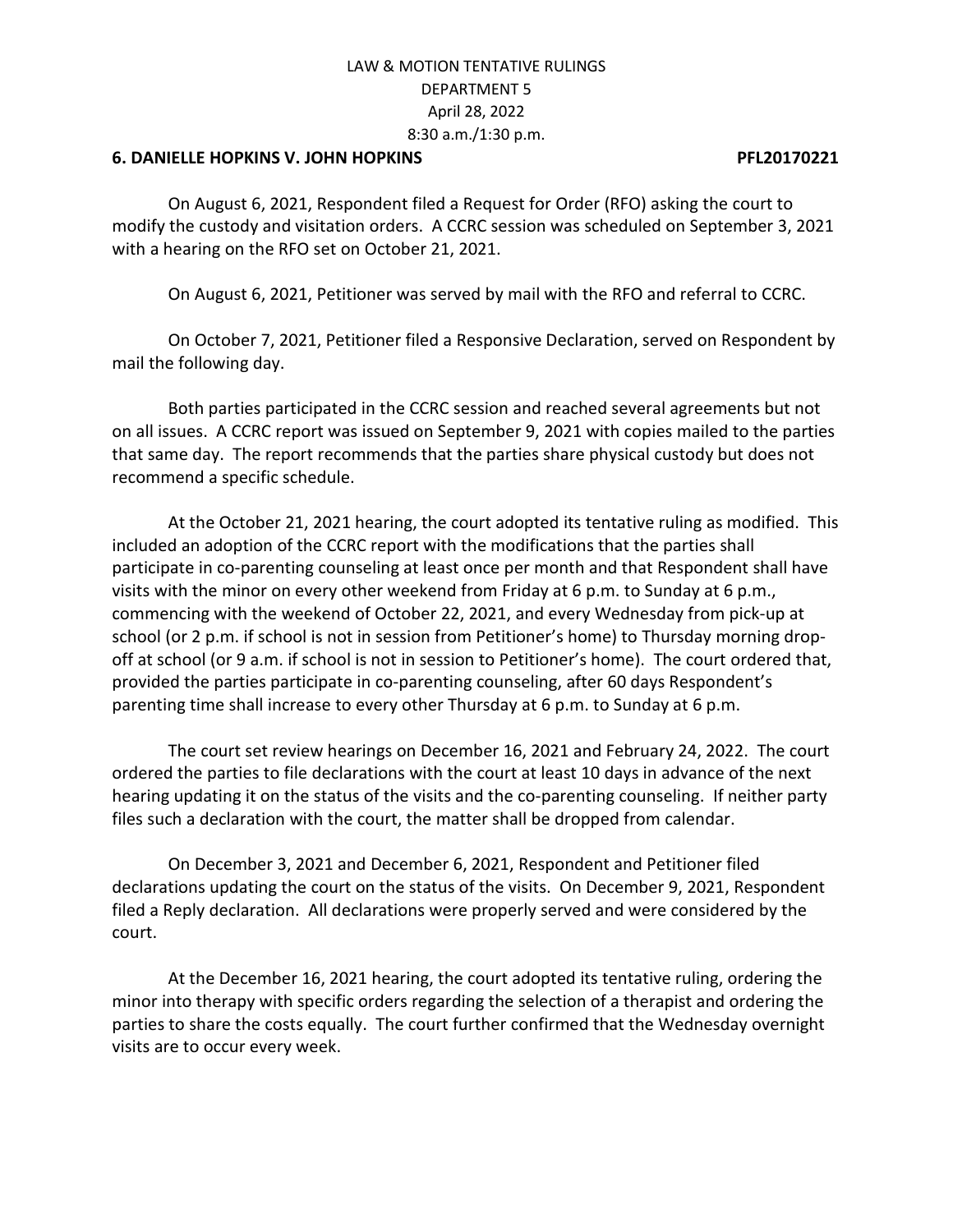Additionally, On October 7, 2021 Petitioner filed a Request for Order (RFO) requesting the court make an order for child support, for Respondent to pay for medical insurance through his employment, as well as to split the costs of uncovered medical expenses. Petitioner filed an Income and Expense declaration on the same date. A hearing on the RFO was set for January 6, 2022. Respondent was served by mail with the RFO on October 8, 2021.

Respondent filed a Responsive Declaration on November 2, 2021 agreeing to guideline support dependent on the custody order entered October 21, 2021, consenting to providing medical and dental insurance as well as to paying half of the uncovered medical expenses, and requesting that Petitioner be imputed full time minimum wage or in the alternative consider funds paid by her partner for expenses as her income. Respondent filed his Income and Expense Declaration on October 21, 2021. On November 2, 2021, Petitioner was served by mail with both filings.

At the January 6, 2022 hearing, the court adopted its tentative ruling, imputing minimum wage for 20 hours per week to Petitioner and ordering Respondent to pay Petitioner \$557 in monthly child support for November 2021 and December 2021 and \$551 in monthly child support beginning January 1, 2022. The court further ordered Respondent to pay an additional \$49 per month towards the arrears balance, payable on the 1<sup>st</sup> of the month, commencing on February 1, 2022, until the balance is paid in full. Petitioner was authorized to file for a wage garnishment.

Respondent was ordered to provide medical and dental insurance for the child if it is available through his employment at no or a reasonable cost. The court ordered the parties to share equally all uncovered medical, dental, vision, and prescription drug costs.

The court continued the matter to February 24, 2022 regarding the health insurance coverage and costs, with the parties ordered to meet and confer prior to the next hearing. The court reserved jurisdiction to modify child support back to the date of filing of the RFO.

On February 14, 2022, Petitioner filed a Status Report for Review Hearing, served on Respondent electronically that same day. On February 15, 2022, Respondent filed Respondent's Declaration Re: Status Update to the Court, served on Petitioner electronically the day prior and by mail the same day. Both parties acknowledged challenges in finding a therapist for the minor.

At the February 24, 2022 hearing, the court found that neither party had provided the court with confirmation of when the co-parenting counseling began. The court maintained its prior orders that Respondent's parenting time shall increase after 60 days in co-parenting counseling. The parties were ordered to meet and confer to determine on which date the 60 days have elapsed, with the court finding that co-parenting counseling shall be deemed to have commenced on the date that Respondent had his initial intake with the co-parenting counselor.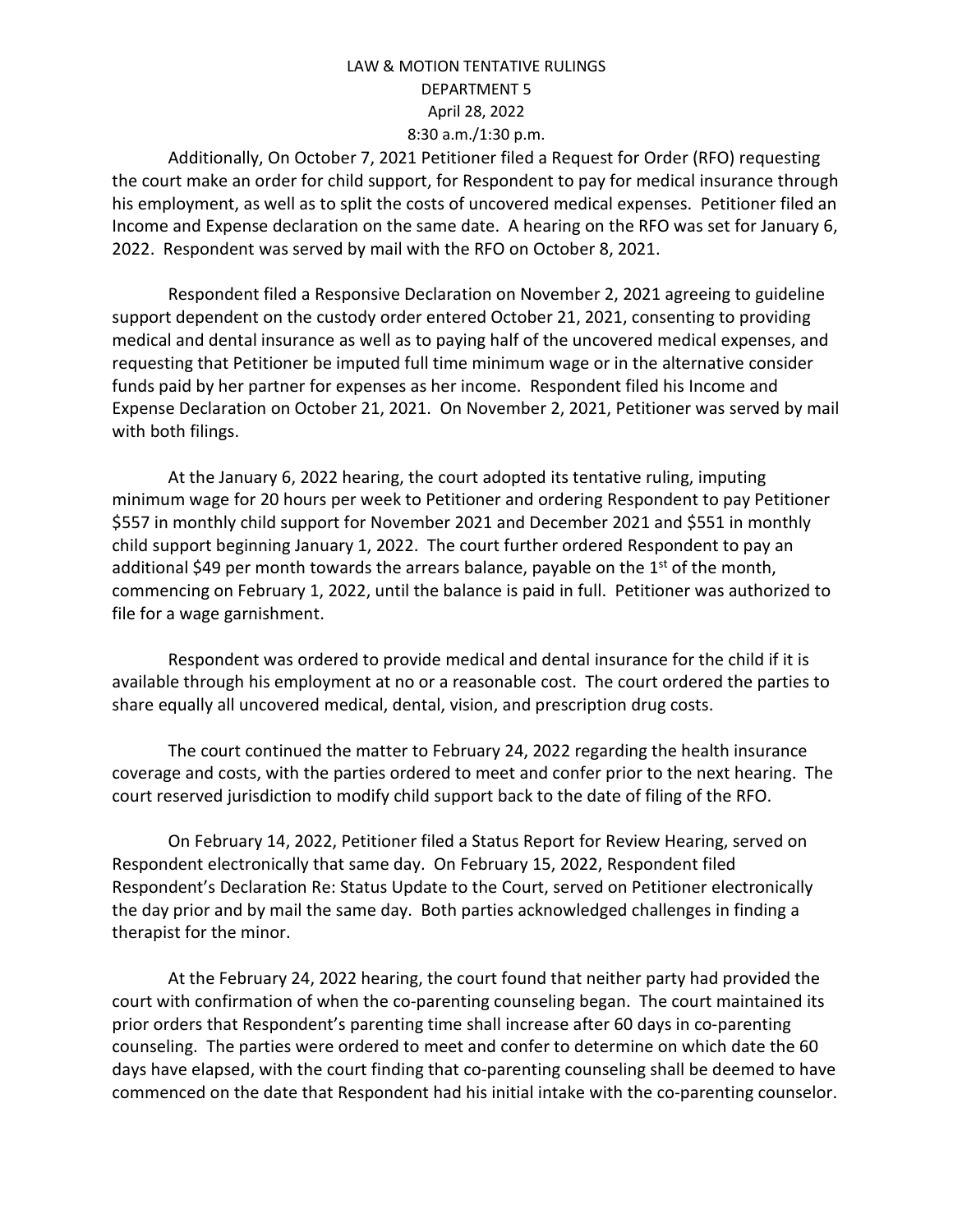Regarding health insurance coverage, the court found that Respondent has substantially complied with the court's orders. Respondent was ordered to provide Petitioner a copy of the paperwork confirming enrollment of the minor into the health insurance plans as well as proof of the out-of-pocket cost of the premiums within 3 days of receiving the paperwork. Respondent also was ordered to provide Petitioner the insurance cards within 3 days of receiving them.

The court continued the matter to April 28, 2022 at 8:30 a.m. in Department 5 to confirm that the parties have increased Respondent's parenting time as ordered, to confirm that Respondent has provided the documents and insurance cards to Petitioner as ordered above, and to modify child support based on Respondent's increased timeshare and his out-ofpocket insurance costs. The court reserved jurisdiction to modify child support back to the date of filing of the RFO. The court ordered the parties to meet and confer to resolve the above issues and to provide the court with a declaration updating it on the status at least 10 days in advance of the hearing.

Only Respondent filed a Status Update with the court, filed on April 20, 2022 and served on Petitioner electronically that same day. While the declaration notes that the parties reached an agreement regarding a parenting time schedule, the specific schedule is not stated. Further, while Respondent declares his health insurance deductions (including what will be deducted for dental care), he has not provided confirmation that he provided insurance cards to Petitioner.

The court orders the parties to appear to address the issues above.

## **TENTATIVE RULING #6: PARTIES ORDERED TO APPEAR. THE PARTIES SHALL MEET AND CONFER REGARDING THE PENDING ISSUES PRIOR TO THE CASE BEING CALLED.**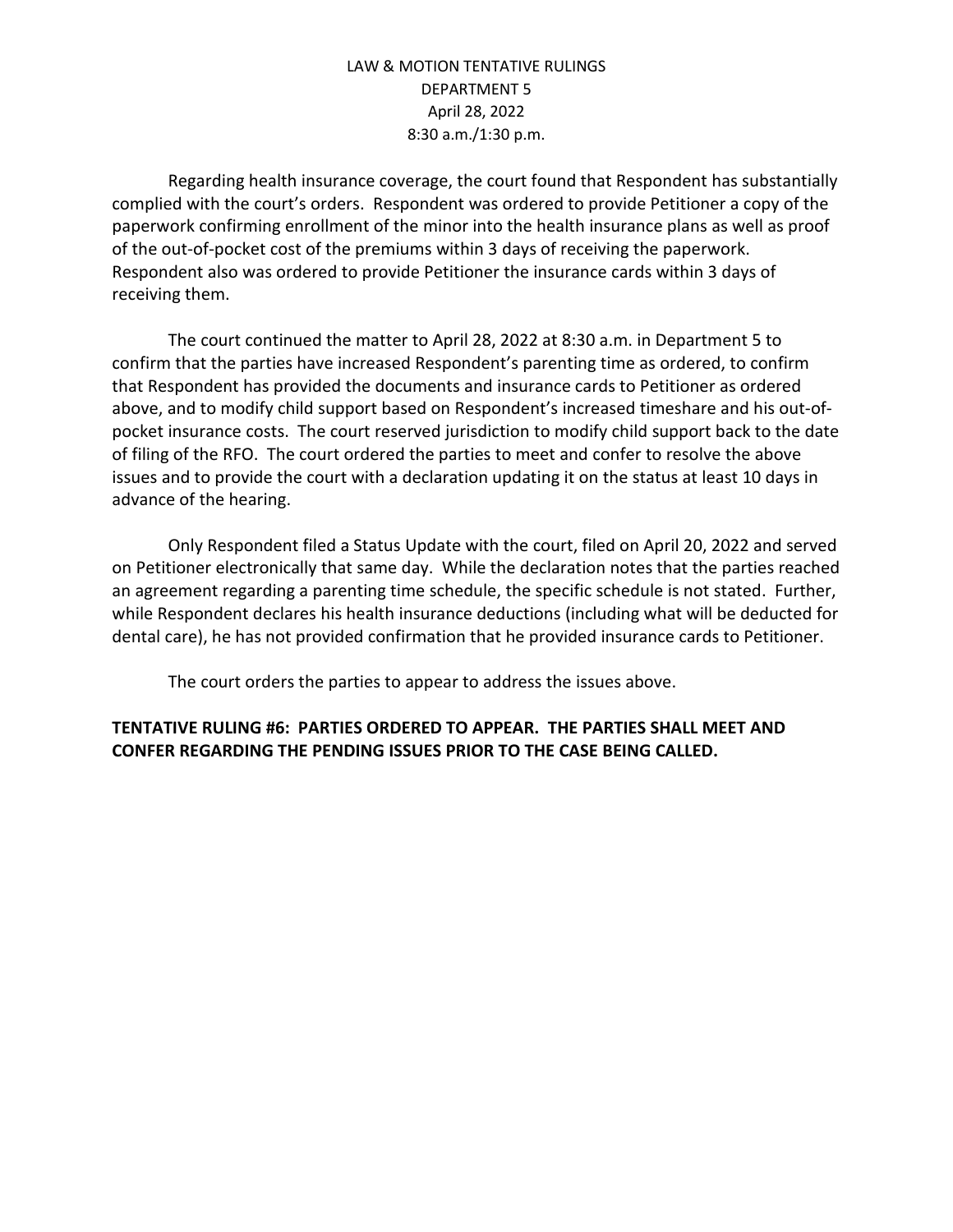## **7. ELIZABETH BELL v. GREGORY BELL PFL20200385**

There are three pending Requests for Order (RFOs) before the court.

On January 24, 2022 Respondent filed a RFO requesting modification of the current custody and visitation orders. The parties were referred to CCRC and the matter was set for the instant hearing on the law and motion calendar. Respondent concurrently filed "Father's Notice of Lodgment" and a Declaration in Support of his RFO. Respondent did not file a Proof of Service showing that Petitioner was served with any of the filings or the referral to CCRC.

On March 2, 2022 the court denied Petitioner's ex parte application and consolidated the issues raised in the concurrently filed RFO with the hearing set on Respondent's RFO for the instant hearing date. However, there is no Proof of Service showing that this RFO was served upon Petitioner.

On March 8, 2022 the court denied Respondent's ex parte application and set the related RFO for the instant hearing date. Petitioner filed a Responsive Declaration, which was considered by the court.

Despite no service being shown on Petitioner, Petitioner filed a Responsive Declaration on April 19, 2022 that appears to address the issues raised in Respondent's January 24, 2022 RFO. Petitioner filed a Proof of Electronic Service showing service upon Respondent on April 18, 2022.

The parties attended CCRC and a CCRC report was issued on March 24, 2022. Copies of the report were mailed to the parties on April 18, 2022.

The court has read and considered the above filings and makes the following findings and orders:

The parties are admonished that they must file Proofs of Service showing that the opposing party has been served with the filing as required by law. This court has previously addressed this issue with the parties.

For the matters on for the instant hearing, the court finds that Petitioner has participated in the CCRC and has filed a Responsive Declaration to address Respondent's 1/24/22 RFO, therefore the court finds that Petitioner has had a meaningful opportunity to respond and participate and will address that RFO.

The court finds that the agreements and recommendations contained in the CCRC report are in the best interest of the minor children and adopts the CCRC recommendations and agreements as the court order pending further order of the court. All prior orders not in conflict shall remain in full force and effect.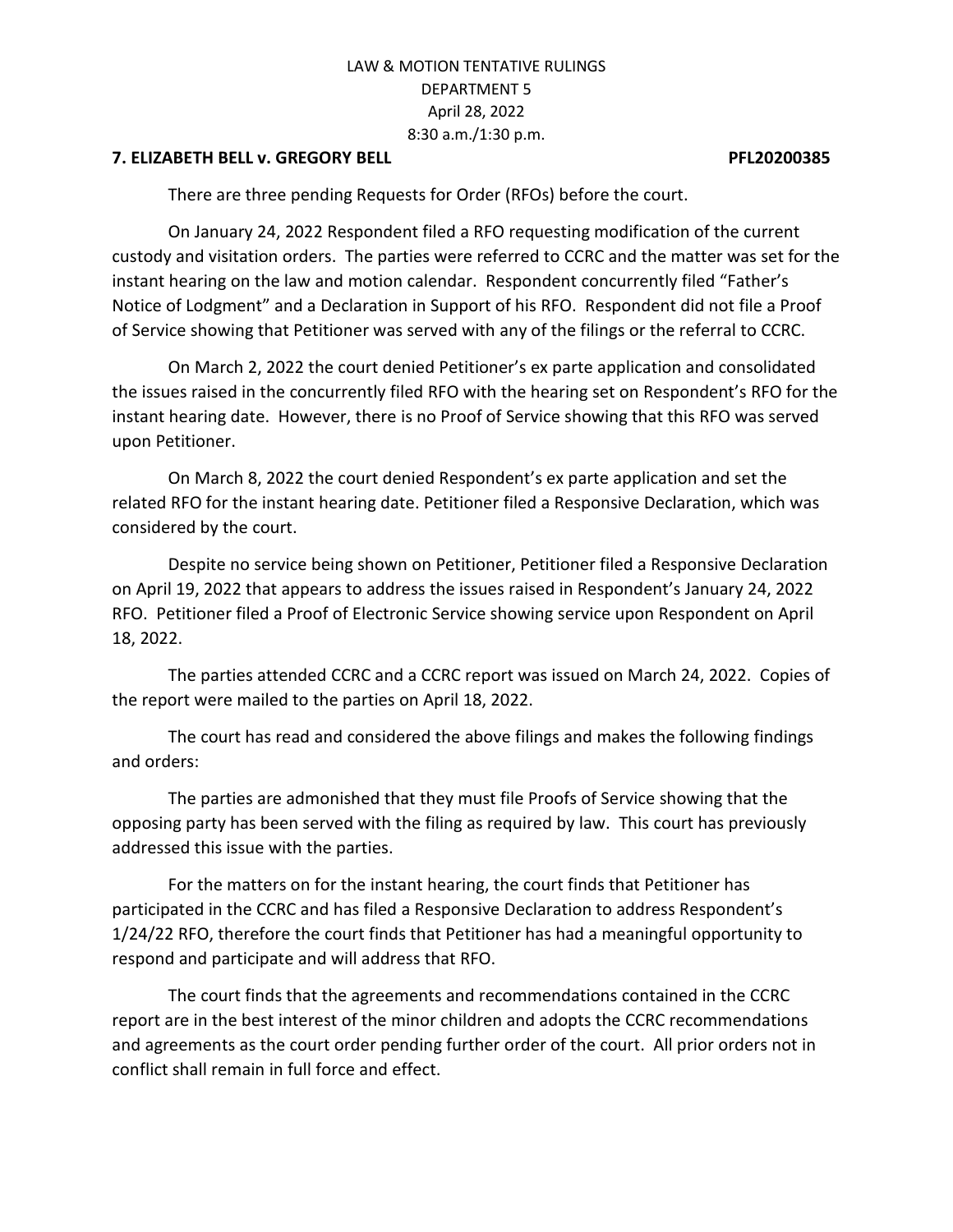Should Respondent still wish to set the matter for trial, Respondent shall notify Petitioner of a Request to Appear to set a trial date and the parties shall appear for purposes of selecting a trial date only. The orders above shall remain the temporary orders pending that trial date.

Further, the court orders the parties to provide proof to the court that they have complied with the court's order of October 15, 2021 to enroll in, and participate in, co-parent counseling. The court finds that the order to do so is in the best interest of the children. The parties are ordered to provide the proof no later than May 13, 2022. The court is not inclined to grant any further requests for modification until the parties have shown compliance with the court's order.

Respondent shall prepare and file the Findings and Order After Hearing.

**TENTATIVE RULING #7: THE COURT ADOPTS THE CCRC REPORT AND RECOMMENDATIONS AS THE COURT ORDER. ALL PRIOR ORDERS NOT IN CONFLICT REMAIN IN FULL FORCE AND EFFECT. SHOULD RESPONDENT REQUEST A TRIAL ON THE ISSUES RAISED IN THE RFO, RESPONDENT SHALL NOTIFY PETITIONER AND THE PARTIES SHALL APPEAR TO SELECT A TRIAL DATE ONLY. THE COURT ORDERS THE PARTIES TO PROVIDE PROOF OF COMPLIANCE WITH THE 10/15/21 ORDER TO PARTICIPATE IN CO-PARENT COUNSELING BY MAY 13, 2022 AS INDICATED ABOVE. RESPONDENT SHALL PREPARE AND FILE THE FINDINGS AND ORDER AFTER HEARING.**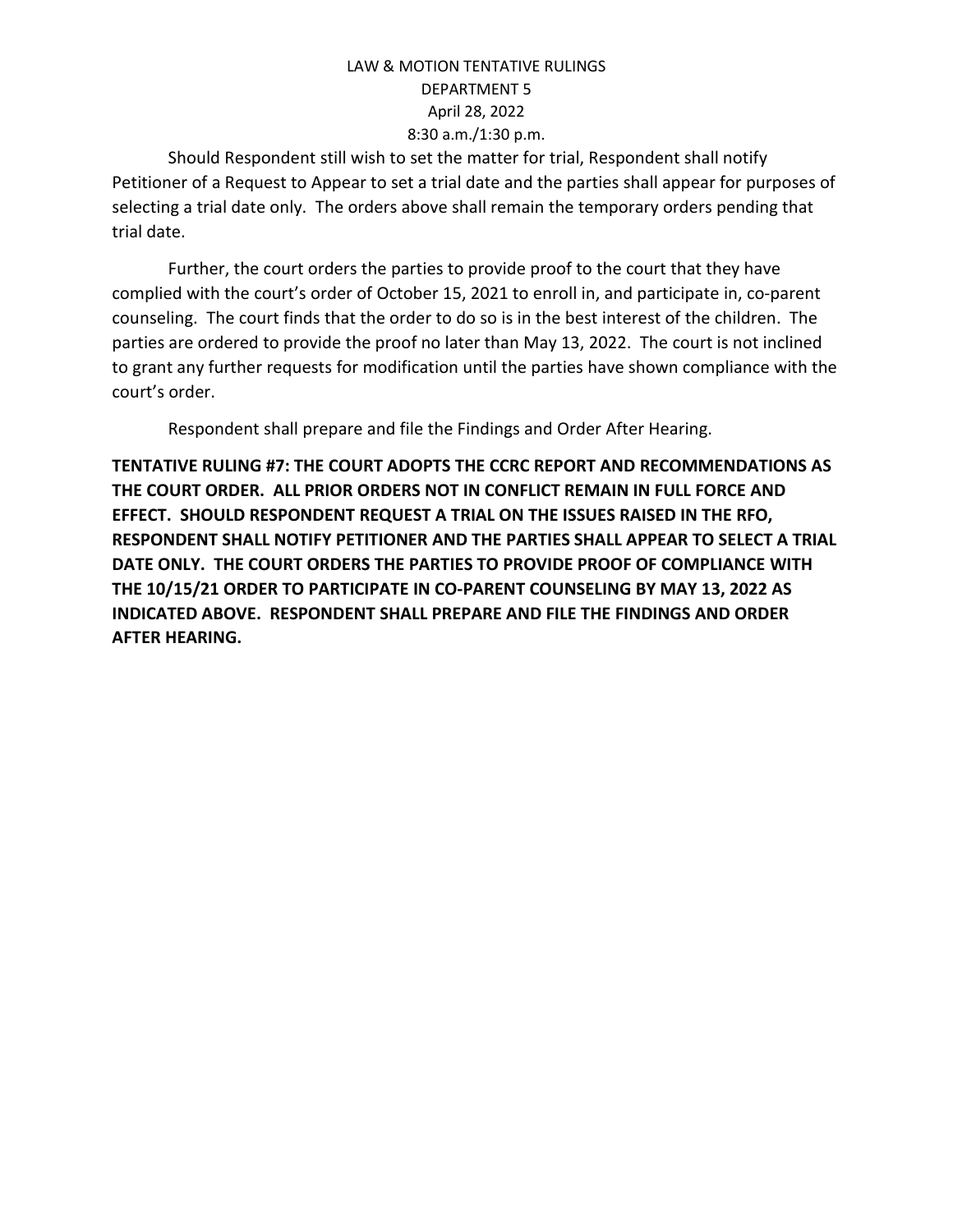## **8. HENRY AGUILAR v. KRISTIE WILLIS PFL20180694**

On February 28, 2022 Petitioner filed a Request for Order (RFO) requesting the court allow Petitioner to deduct \$300/month from his spousal support obligation until the July 1, 2021 sanction ordered against Respondent in the amount of \$1,500 is paid in full. Petitioner asserts that Respondent has failed to make a single payment towards the sanction order, which was due by July 2021. Petitioner requests an addition Family Code section 271 sanction on the amount of \$1000 for having to bring the motion.

After a review of the file, the court finds there is no Proof of Service in the file showing that Respondent was served as required by law. Respondent has not filed a Responsive Declaration to the RFO. As the court does not have proof that Respondent received notice of the filing, Petitioner's request is denied in its entirety without prejudice.

# **TENTATIVE RULING #8: PETITIONER'S MOTION IS DENIED WITHOUT PREJUDICE FOR LACK OF SERVICE.**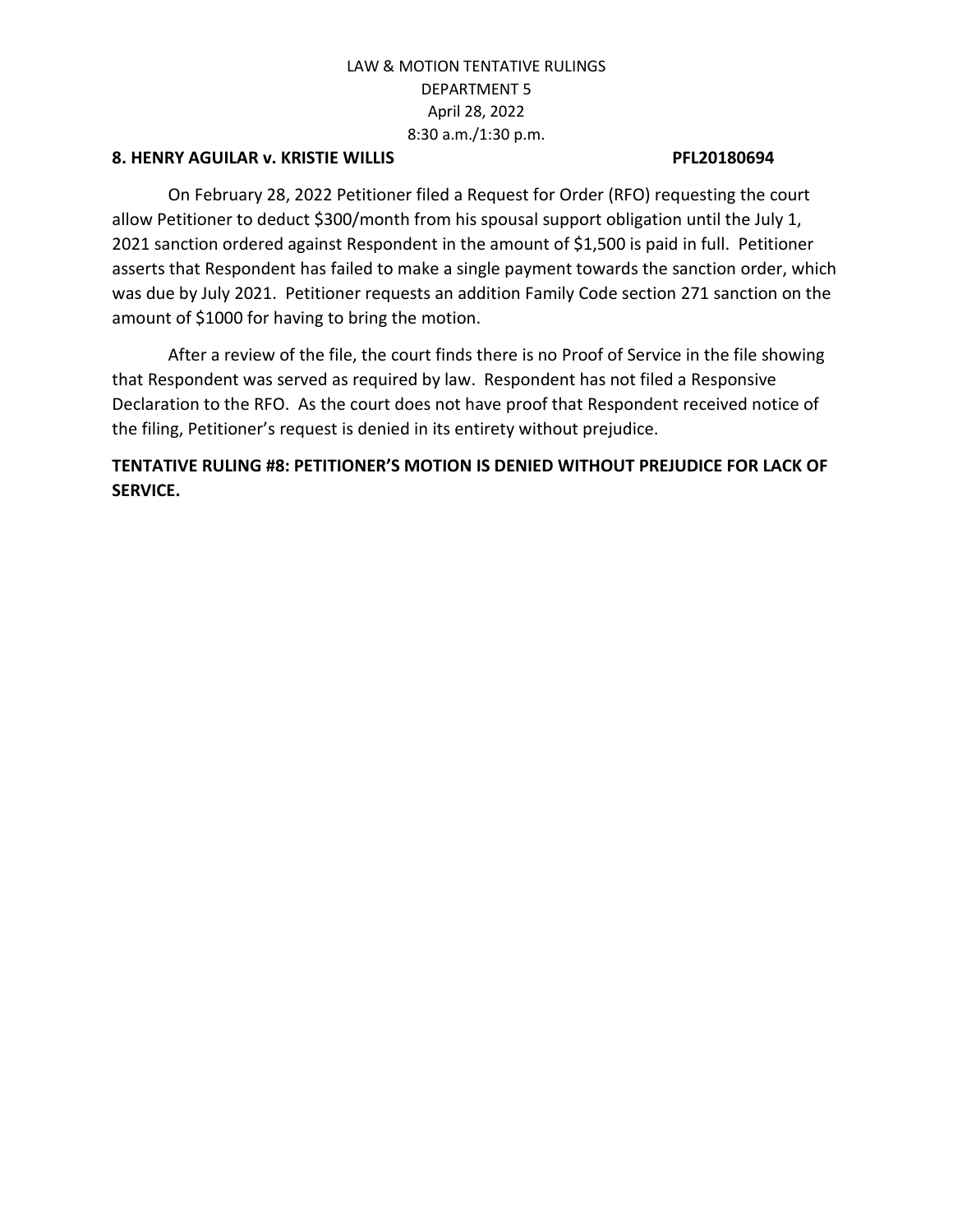#### **10. JOHNATHAN KLEIN V. CALLIE KLEIN PFL20160213**

On March 17, 2022, parties appeared and presented oral argument on the November 29, 2021 filed motion to compel. The court adopted the tentative ruling and continued the matter to confirm compliance with discovery.

The court has not received any supplemental declarations from either party.

Therefore, the court reiterates its order from March 17, 2022. Regarding the first issue concerning the exact amounts of the expenditures for the minor children, the court finds this request to be unreasonable and overly burdensome. Respondent represents that she expends funds for groceries and other household needs for the household as a whole; determining the exact amount of the expense that is for her three children versus herself, her spouse, and her stepchild would require significant speculation. While the court is mindful of the relevance of the minor children's financial needs in the analysis of a possible downward deviation form guideline child support under Family Code 4057, the court finds Petitioner's request for the exact amount of expenses is not practical or necessary for the court to conduct this analysis.

Regarding the missing bank statements, the court found these requests to be reasonable and compels Respondent was to file a further response no later than April 7, 2022 responsive to these requests. The court granted the motion to compel in part regarding the requests for the Wells Fargo statements and the related bank statements as described in the January 12, 2022 letter with a deadline for further responses of April 7, 2022.

The court continued the motion to compel in part regarding the requests for further responses related to the identification of exact expenses for the minor children in the enumerated categories. Parties were to meet and confer further to resolve the request.

As to the remaining requests for further responses, the court found that the parties had resolved these issues through their meet and confer efforts and found1` these requests to be moot.

As to the issue of sanctions under the Civil Discovery Act, the court found that both parties acted with substantial justification and declines to issue any sanctions against either party.

Regarding Respondent's request for attorney's fees, the court found that Respondent had not clearly articulated the basis of a fees award of \$50,000. Additionally, the court found that Respondent has approximately \$630,000 in stock, bonds, or other assets she could easily sell per her January 6, 2022 Income and Expense Declaration. Respondent also receives sizable additional child support payments from Petitioner above and beyond the base child support amount of about \$9,000 and the monthly interest-only payments from Petitioner currently at about \$12,000. The court further found that Respondent is set to received \$4.75 million dollars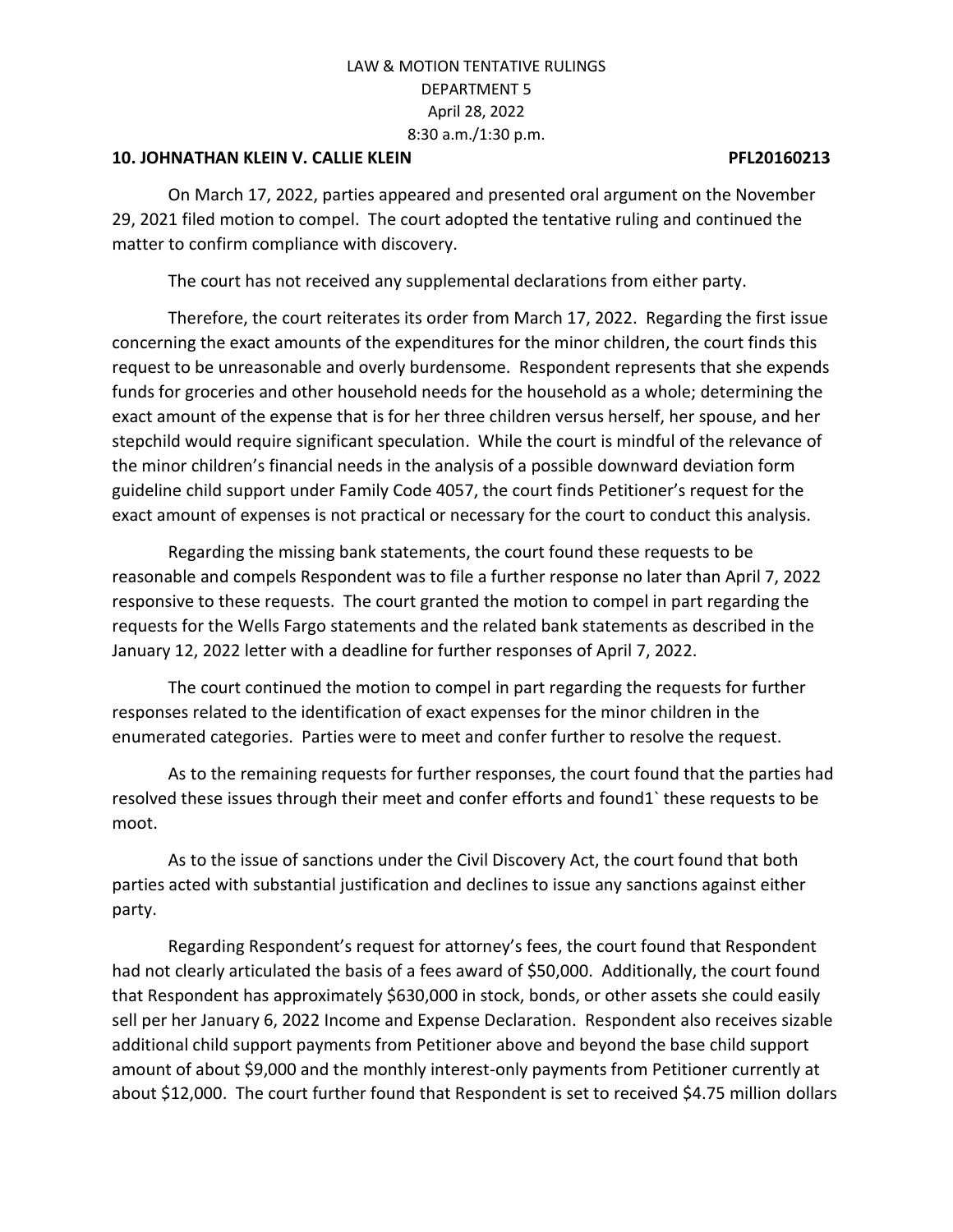from Petitioner as an equalization payment in 2024. While Petitioner makes substantially more than Respondent in earned income, the court found that there is not a disparity in the parties' access to funds to hire legal representation based on the totality of the resources available to Respondent, and the court denies the request for fees.

Petitioner is ordered to prepare and file the Findings and Order After Hearing.

**TENTATIVE RULING #10: THE COURT DENIES THE MOTION TO COMPEL IN PART REGARDING THE REQUESTS FOR FURTHER RESPONSES RELATED TO THE IDENTIFICATION OF EXACT EXPENSES FOR THE MINOR CHILDREN IN THE ENUMERATED CATEGORIES. AS TO THE REMAINING REQUESTS FOR FURTHER RESPONSES, THE COURT FINDS THAT THE PARTIES HAVE RESOLVED THESE ISSUES THROUGH THEIR MEET AND CONFER EFFORTS AND FINDS THESE REQUESTS TO BE MOOT. AS TO THE ISSUE OF SANCTIONS UNDER THE CIVIL DISCOVERY ACT, THE COURT FINDS THAT BOTH PARTIES ACTED WITH SUBSTANTIAL JUSTIFICATION AND DECLINES TO ISSUE ANY SANCTIONS AGAINST EITHER PARTY. THE COURT DENIES RESPONDENT'S REQUEST FOR ATTORNEY'S FEES UNDER FAMILY CODE 2030. PETITIONER IS ORDERED TO PREPARE AND FILE THE FINDINGS AND ORDER AFTER HEARING.**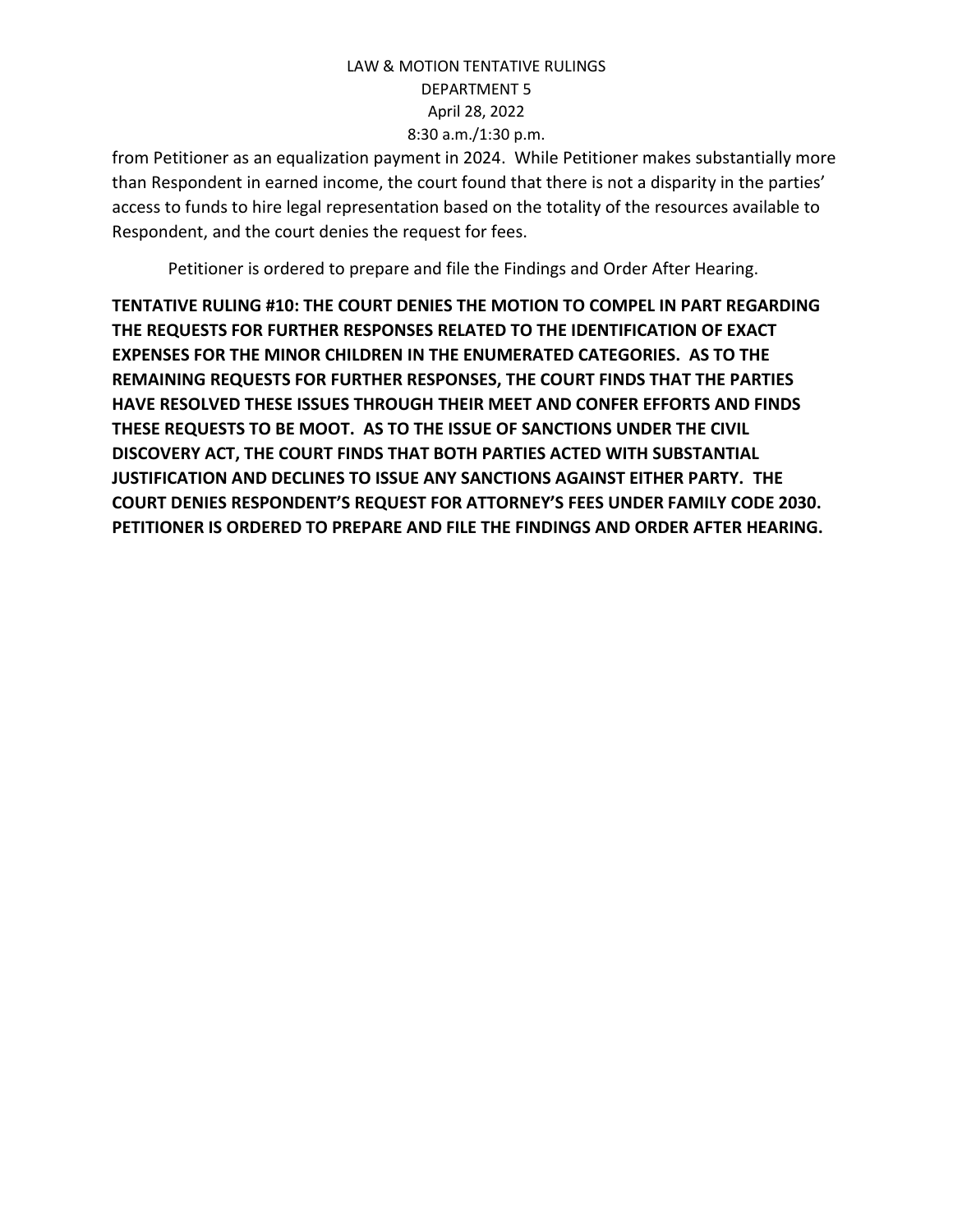### **11. KATHRYN MCDONALD V. JOHN MCDONALD PFL20210430**

On October 12, 2021, Respondent filed a Request for Order (RFO) asking the court to make child and spousal support orders. An Income and Expense Declaration was filed concurrently with the RFO.

Upon review of the file, the court finds that Respondent filed a proof of service on October 12, 2021, showing service of the Income and Expense Declaration on Petitioner that same day. However, the court finds that there is no proof of service for the RFO.

Nonetheless, on December 16, 2021, Petitioner filed a Responsive Declaration, served on Respondent by mail on December 14, 2021, in which she responds to the requests in the RFO and does not raise lack of service as an issue. Petitioner argued that child and spousal support should not be awarded to Respondent at that time as there was a Temporary Restraining Order in effect then granting Respondent only nonprofessionally supervised visits.

The court finds that a Temporary Restraining Order was granted against Respondent on October 27, 2021, limited his parenting time to supervised visits twice per week for up to 2 hours per visit. At the December 3, 2021 hearing, the court increased Respondent's parenting time to every Wednesday and Friday from after school to 7 p.m. as well as time on Christmas Eve from 10 a.m. to 5 p.m.

On November 9, 2022, Petitioner filed an Income and Expense Declaration, served on Respondent by mail the day prior.

On January 3, 2022, the court continued the initial hearing on the RFO set for January 6, 2022 to February 24, 2022 by the agreement of the parties, as indicated in a letter jointly submitted to the court.

On January 26, 2022, Petitioner filed an Income and Expense Declaration, served on Respondent by mail the same day.

After the January 26, 2022 hearing, the parties agreed to increase his parenting time to every Thursday after school to Sunday morning, supervised by the paternal grandparents.

On February 17, 2022, the court granted a Restraining Order After Hearing against Respondent. The court maintained the current parenting schedule but ordered that it would become unsupervised upon Respondent completing two anger management sessions. The court also ordered that the parties file updated Income and Expense Declaration and any other declarations they wish the court to consider regarding Petitioner's request for attorney's fees as the prevailing party in the restraining order trial. The parties were ordered to file these documents within 30 days of the February 17, 2022 hearing.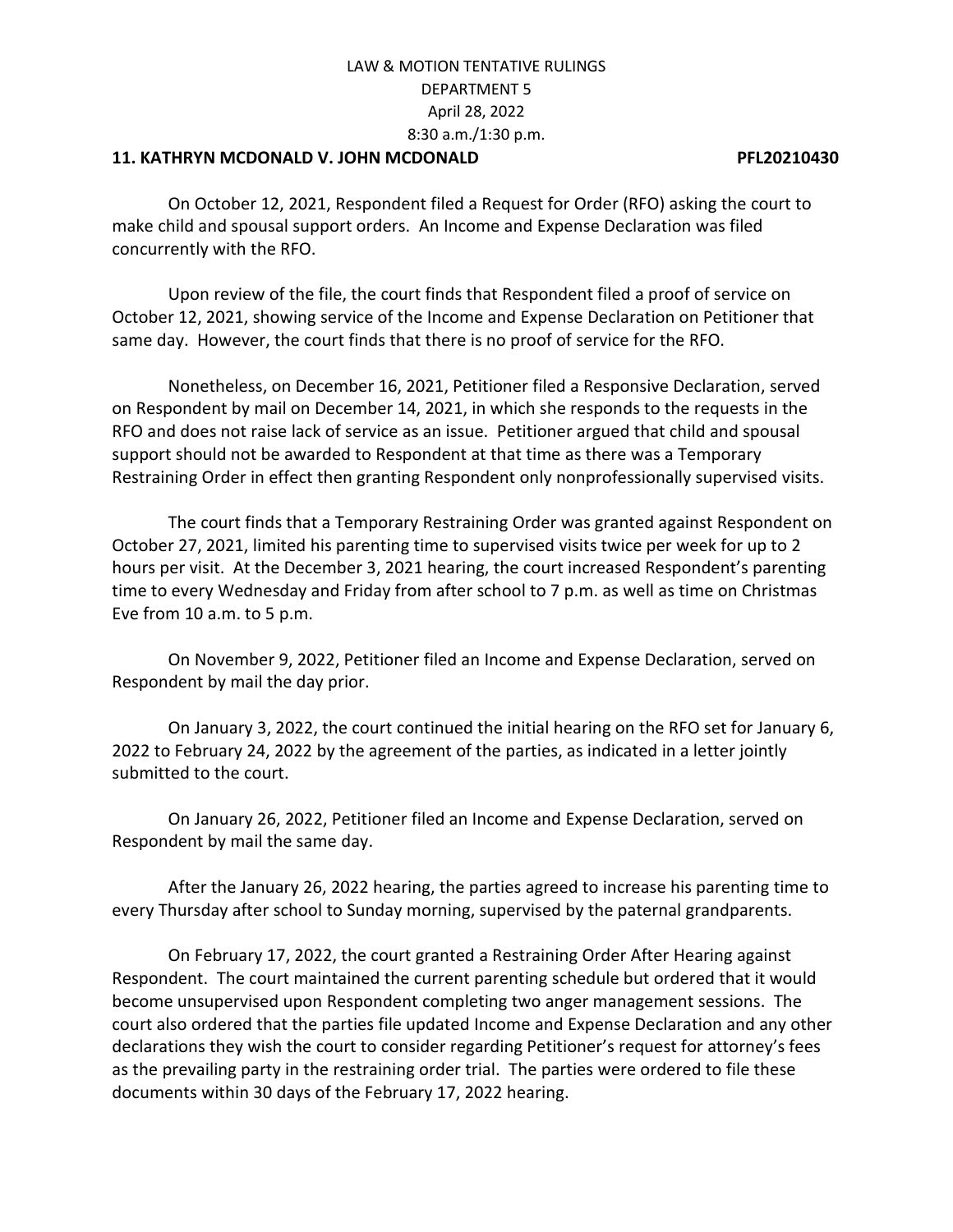At the February 24, 2022 hearing, the court found good cause to continue the matter until after Respondent had filed his updated Income and Expense Declaration as ordered by the court on February 17, 2022. Additionally, as the court found that the guideline support amount likely would lead to a payment of support from Petitioner to Respondent based on their respective incomes and the current timeshare, the court found good cause to consider any attorney's fees ordered by the court to determine whether it is appropriate to have the support order function as an offset from Respondent's potential attorney's fee obligation.

On March 3, 2022, Respondent filed an Income and Expense Declaration, served on Petitioner by mail on March 1, 2022. On April 7, 2022, Petitioner filed an Income and Expense Declaration, served on Respondent by mail on April 5, 2022. On April 21, 2022, Respondent filed an updated Income and Expense Declaration and a Hearing Brief for the April 28, 2022 hearing regarding support issues, served on Petitioner electronically that same day. In the Hearing Brief, Respondent argues that any support amounts ordered should take precedence over any attorney's fees ordered by the court due to Petitioner prevailing in the Domestic Violence Restraining Order trial. Respondent also asserted that any fees ordered should be deferred to until any outstanding property division, credits, and reimbursement issues are determined.

On April 27, 2022, the court issued its ruling regarding attorney's fees, ordering Respondent to pay Petitioner \$18,000 in fees and costs under Family Code § 6344, with payment deferred until the determination of the property division, credits, and reimbursement issues noted above. The court reserved to the April 28, 2022 hearing whether any support ordered payable by Petitioner to Respondent should function as an offset to this fee award.

Upon review of the respective Income and Expense Declarations, the court finds that Petitioner makes about \$8,861 per month based on her YTD gross earnings as of her March 25, 2022 paycheck. The court further finds that Petitioner pays about \$201 per month in pre-tax health insurance and about \$386 in contributions to a 403(b) account per month.

Effective December 1, 2021, the court finds that Respondent pays about \$170 per month in pre-tax health insurance and makes about \$1,750 in social security disability and about \$3,957 in military disability, for a total of \$5,707, which the court reasonably infers is nontaxable income. In November of 2021, the court finds that Respondent paid about \$149 per month in pre-tax health insurance and makes about \$1,652 in social security disability and about \$3,957 in military disability, for a total of \$5,609, which the court reasonably infers is nontaxable income. The court finds that Respondent pays about \$497 per month for property taxes and \$1,533 per month for mortgage interest expenses.

Regarding timeshare, the court finds that as of November 1, 2021, Respondent had only supervised visits, amounting to a roughly 2.4% timeshare. Starting in early December 2021, the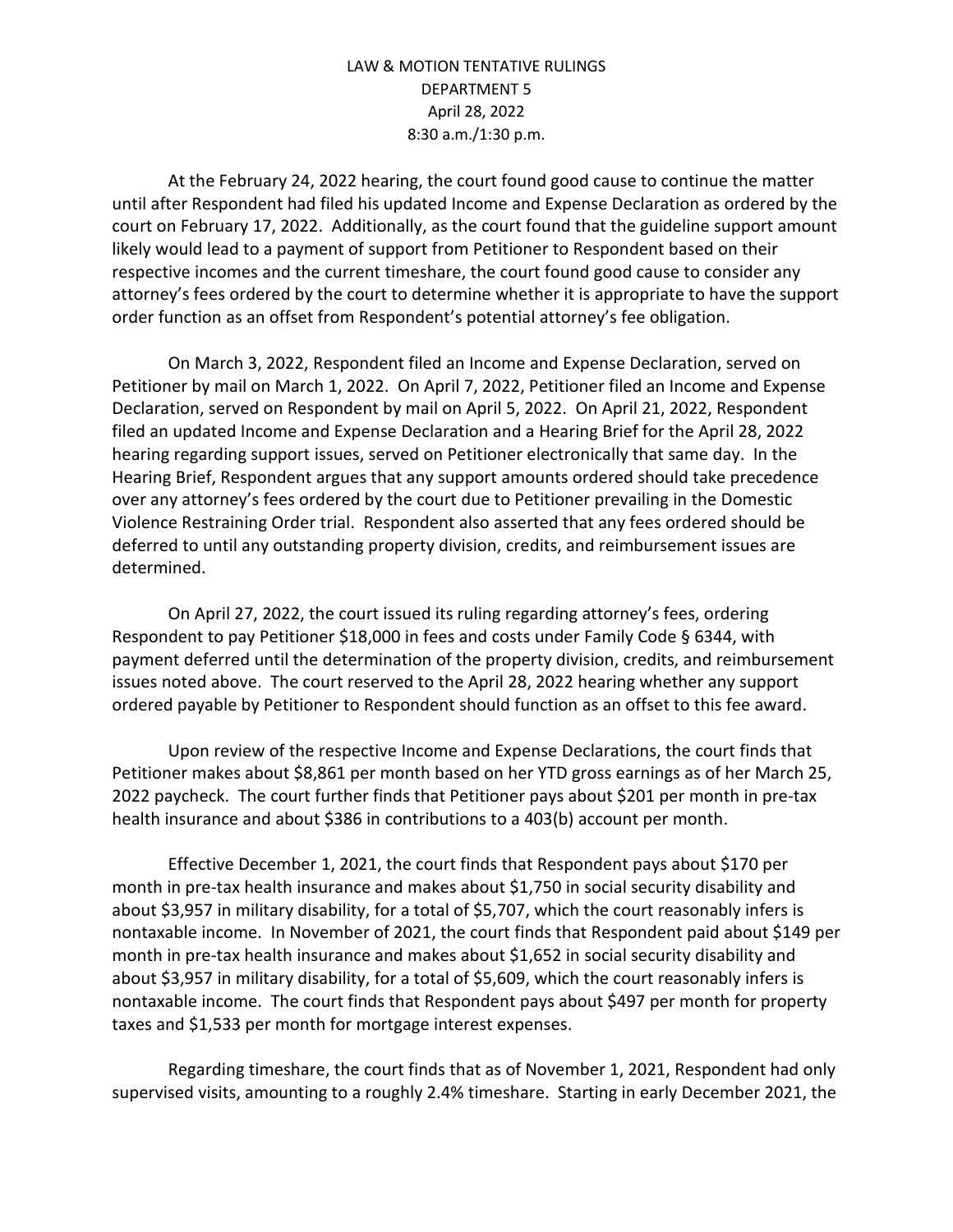timeshare increased to about 5.6% and increased again in late January 2022 to about 42.8%. Effective March 8, 2022, the parties share custody equally.

The court has considered Petitioner's request to deny Respondent's motion for temporary spousal support based on the issuance of the Domestic Violence Restraining Order. Based on the totality of the circumstances between the parties, the court declines to deny Respondent's motion based on Restraining Order and shall order temporary spousal support as set forth below.

Using the above figures, a head of household status for Petitioner with 4 exemptions and a married filing separately status for Respondent with 1 exemption, for November 2021 the court finds that guideline support is \$1,931 per month payable by Respondent and that temporary spousal support under the Alameda formula is \$234 per month payable by Petitioner, resulting in a net payment to \$1,697 from Respondent to Petitioner. For December 2021 and January 2022, the court finds that guideline support is \$1,858 per month payable by Respondent and that temporary spousal support under the Alameda formula is \$210 per month payable by Petitioner, resulting in a net payment to \$1,648 from Respondent to Petitioner. For February 2022, the court finds that guideline support is \$30 per month payable by Respondent and that temporary spousal support under the Alameda formula is \$164 per month payable by Petitioner, resulting in a net payment to \$134 from Petitioner to Respondent. Effective March 1, 2022, the court finds that guideline support is \$473 per month payable by Respondent and that temporary spousal support under the Alameda formula is \$155 per month payable by Petitioner, resulting in a net payment to \$628 from Petitioner to Respondent. The court orders the above amounts as the support amounts for the relevant time periods. Ongoing support is payable by Petitioner on the 1<sup>st</sup> of the month, until further order of the court or termination by operation of law.

The court finds that as of May 1, 2022 Respondent owes Petitioner \$3,603 in support arrears. Petitioner's obligation shall be deemed to be satisfied each month by deducting the net obligation (\$648 or any amount to which it is later modified) from Respondent's arrears balance. Once the arrears balance is satisfied, Petitioner's obligation shall be deemed to be satisfied by deducting the net obligation from Respondent's \$18,000 attorney's fees obligation, until further order of the court or resolution of this issue at the time of determination of the property division, credits, and reimbursement issues, whichever comes first.

Respondent is ordered to prepare and file the Findings and Order After Hearing.

**TENTATIVE RULING #11: FOR NOVEMBER 2021 THE COURT FINDS THAT GUIDELINE SUPPORT IS \$1,931 PER MONTH PAYABLE BY RESPONDENT AND THAT TEMPORARY SPOUSAL SUPPORT UNDER THE ALAMEDA FORMULA IS \$234 PER MONTH PAYABLE BY PETITIONER, RESULTING IN A NET PAYMENT TO \$1,697 FROM RESPONDENT TO PETITIONER. FOR DECEMBER 2021 AND JANUARY 2022, THE COURT FINDS THAT GUIDELINE SUPPORT IS \$1,858 PER MONTH**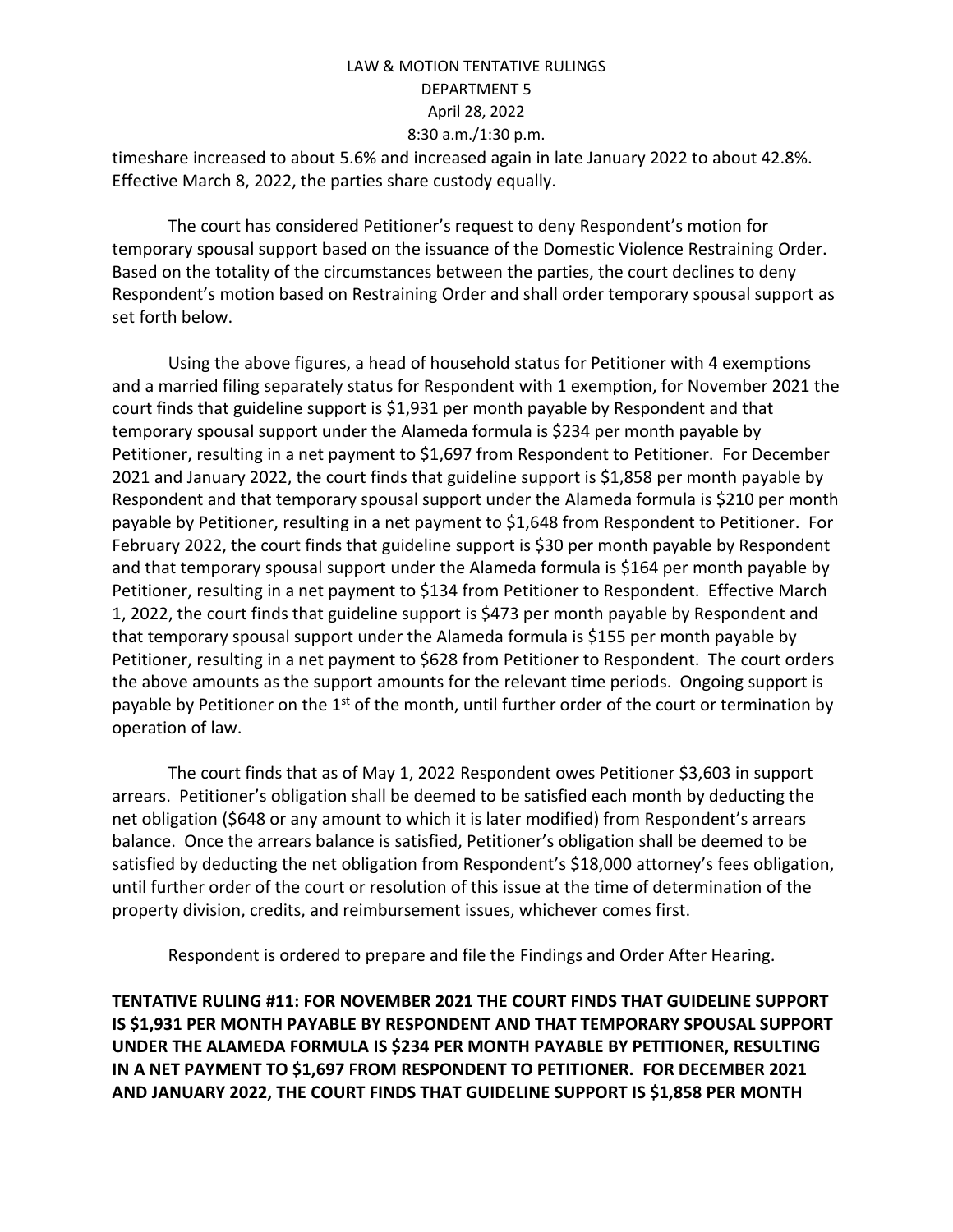**PAYABLE BY RESPONDENT AND THAT TEMPORARY SPOUSAL SUPPORT UNDER THE ALAMEDA FORMULA IS \$210 PER MONTH PAYABLE BY PETITIONER, RESULTING IN A NET PAYMENT TO \$1,648 FROM RESPONDENT TO PETITIONER. FOR FEBRUARY 2022, THE COURT FINDS THAT GUIDELINE SUPPORT IS \$30 PER MONTH PAYABLE BY RESPONDENT AND THAT TEMPORARY SPOUSAL SUPPORT UNDER THE ALAMEDA FORMULA IS \$164 PER MONTH PAYABLE BY PETITIONER, RESULTING IN A NET PAYMENT TO \$134 FROM PETITIONER TO RESPONDENT. EFFECTIVE MARCH 1, 2022, THE COURT FINDS THAT GUIDELINE SUPPORT IS \$473 PER MONTH PAYABLE BY RESPONDENT AND THAT TEMPORARY SPOUSAL SUPPORT UNDER THE ALAMEDA FORMULA IS \$155 PER MONTH PAYABLE BY PETITIONER, RESULTING IN A NET PAYMENT TO \$628 FROM PETITIONER TO RESPONDENT. THE COURT ORDERS THE ABOVE AMOUNTS AS THE SUPPORT AMOUNTS FOR THE RELEVANT TIME PERIODS. ONGOING SUPPORT IS PAYABLE BY PETITIONER ON THE 1 ST OF THE MONTH, UNTIL FURTHER ORDER OF THE COURT OR TERMINATION BY OPERATION OF LAW. THE COURT FINDS THAT AS OF MAY 1, 2022 RESPONDENT OWES PETITIONER \$3,603 IN SUPPORT ARREARS. PETITIONER'S OBLIGATION SHALL BE DEEMED TO BE SATISFIED EACH MONTH BY DEDUCTING THE NET OBLIGATION (\$648 OR ANY AMOUNT TO WHICH IT IS LATER MODIFIED) FROM RESPONDENT'S ARREARS BALANCE. ONCE THE ARREARS BALANCE IS SATISFIED, PETITIONER'S OBLIGATION SHALL BE DEEMED TO BE SATISFIED BY DEDUCTING THE NET OBLIGATION FROM RESPONDENT'S \$18,000 ATTORNEY'S FEES OBLIGATION, UNTIL FURTHER ORDER OF THE COURT OR RESOLUTION OF THIS ISSUE AT THE TIME OF DETERMINATION OF THE PROPERTY DIVISION, CREDITS, AND REIMBURSEMENT ISSUES, WHICHEVER COMES FIRST. RESPONDENT IS ORDERED TO PREPARE AND FILE THE FINDINGS AND ORDER AFTER HEARING.**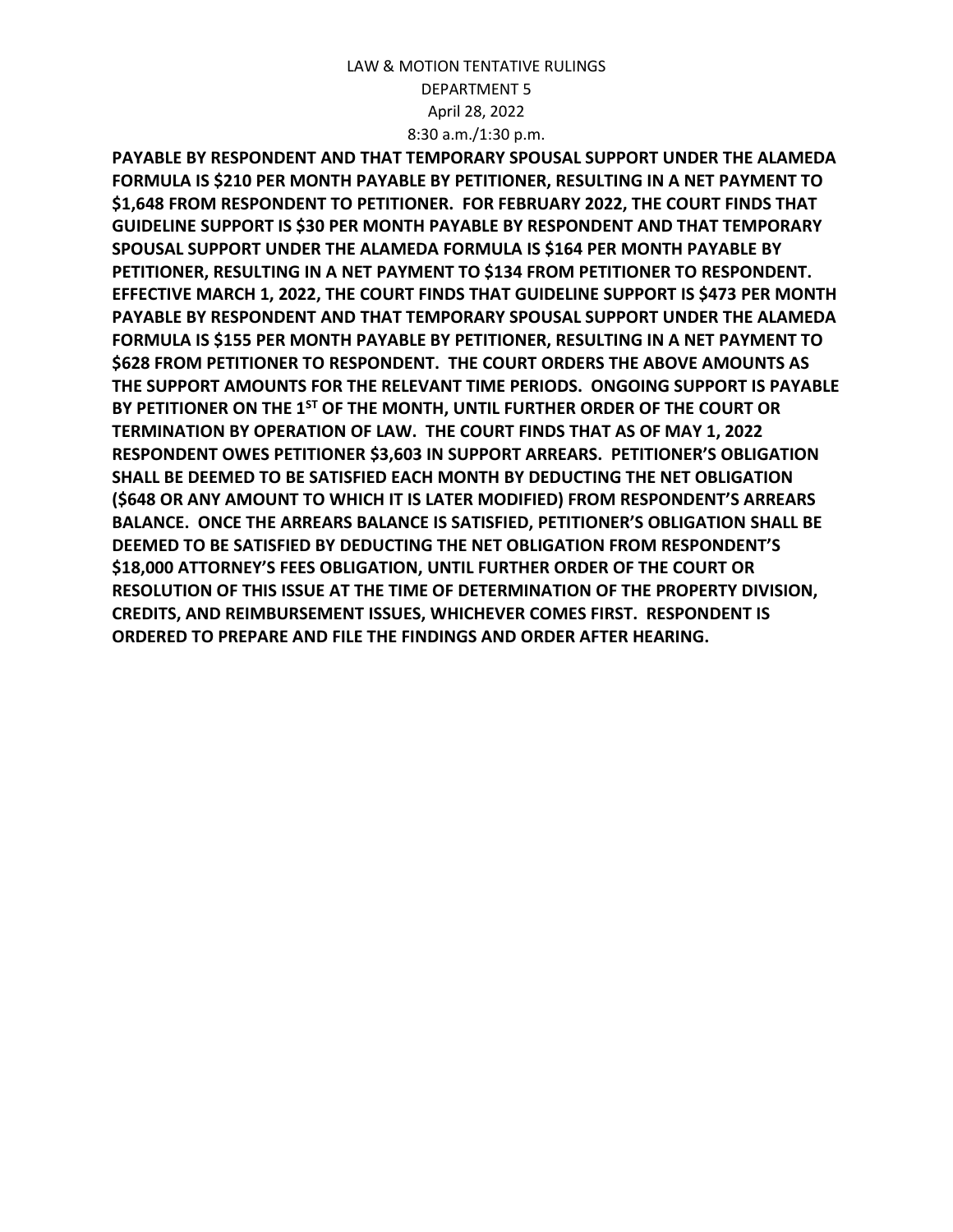| <b>ATTORNEY (NAME AND ADDRESS);</b><br><b>IEDC</b><br><b>Court</b><br> California | TELEPHONE NO: | Superior Court Of The State of California, County of<br><b>COURT NAME:</b><br>STREET ADDRESS:<br><b>MAILING ADDRESS:</b><br><b>BRANCH NAME:</b> |
|-----------------------------------------------------------------------------------|---------------|-------------------------------------------------------------------------------------------------------------------------------------------------|
| ATTORNEY FOR: Father                                                              |               | 12021                                                                                                                                           |
| <b>DISSOMASTER REPORT</b><br>2022, Monthly                                        |               | <b>CASE NUMBER:</b><br>D(L104)0430                                                                                                              |

| <b>Input Data</b>                 | Father   | <b>Mother</b> | Guideline (2022)        |         | <b>Cash Flow Analysis</b>  | Father  | Mother |
|-----------------------------------|----------|---------------|-------------------------|---------|----------------------------|---------|--------|
| Number of children                | 0        | 3             | Nets (adjusted)         |         | Guideline                  |         |        |
| % time with Second Parent         | 2.4%     | 0%            | Father                  | 5,460   | Payment (cost)/benefit     | (1,697) | 1,717  |
| Filing status                     | MFS->    | <b>HH/MLA</b> | Mother                  | 7,285   | Net spendable income       | 3,763   | 8,982  |
| # Federal exemptions              | $1*$     | 4*            | Total                   | 12,745  | % combined spendable       | 29.5%   | 70.5%  |
| Wages + salary                    | 0        | 8,861         | Support (Nondeductible) |         | <b>Total taxes</b>         | 0       | 1,375  |
| 401(k) employee contrib           | 0        | 386           | CS Payor                |         | Father #WHA                | 0       | 12     |
| Self-employment income            | 0        | 0             | Presumed                | (1,931) | Net wage paycheck/mo       | 0       | 7,368  |
| Other taxable income              | 0        | 0             | Basic CS                | (1,931) | Comb. net spendable        | 12.745  |        |
| Short-term cap. gains             | 0        | 0             | Add-ons                 | 0.      | Proposed                   |         |        |
| Long-term cap. gains              | 0        | 0             | Presumed Per Kid        |         | Payment (cost)/benefit     | (1,697) | 1,717  |
| Other gains (and losses)          | 0        | 0             | Child 1                 | (376)   | Net spendable income       | 3,763   | 8,982  |
| Ordinary dividends                | 0        | 0             | Child 2                 | (576)   | NSI change from gdl        | 0       | 0      |
| Tax. interest received            | 0        | 0             | Child 3                 | (978)   | % combined spendable       | 29.5%   | 70.5%  |
| Social Security received          | 0        | 0             | SS Payor                | Mother  | % of saving over gdl       | 0%      | 0%     |
| Unemployment compensation         | 0        | 0             | Alameda                 | 234     | <b>Total taxes</b>         | 0       | 1,375  |
| Operating losses                  | 0        | 0             | Total                   | (1,697) | #WHA                       | 0       | 12     |
| Ca. operating loss adj.           | 0        | 0             | Proposed, tactic 9      |         | Net wage paycheck/mo       | 0       | 7,368  |
| Roy, partnerships, S corp, trusts | 0        | 0             | CS Payor                |         | Father Comb. net spendable | 12,745  |        |
| Rental income                     | 0        | 0             | Presumed                | (1,931) | Percent change             | 0.0%    |        |
| Misc ordinary tax. inc.           | 0        | 0             | <b>Basic CS</b>         | (1,931) | Default Case Settings      |         |        |
| Other nontaxable income           | 5,609    | 0             | Add-ons                 | 0       |                            |         |        |
| New-spouse income                 | 0        | 0             | Presumed Per Kid        |         |                            |         |        |
| Adj. to income (ATI)              | 0        | 0             | Child 1                 | (376)   |                            |         |        |
| SS paid other marriage            | 0        | 0             | Child 2                 | (576)   |                            |         |        |
| Ptr Support Pd. other P'ships     | 0        | 0             | Child 3                 | (978)   |                            |         |        |
| CS paid other relationship        | 0        | 0             | SS Payor                | Mother  |                            |         |        |
| Health ins (Pre-tax)              | 149      | 201           | Alameda                 | 234     |                            |         |        |
| Qual, Bus, Inc. Ded.              | 0        | 0             | Total                   | (1,697) |                            |         |        |
| Itemized deductions               | 2,030    | 0             | Savings                 | 0       |                            |         |        |
| Other medical expenses            | 0        | 0             | No releases             |         |                            |         |        |
| Property tax expenses             | 497      | 0             |                         |         |                            |         |        |
| Ded. interest expense             | 1,533    | 0             |                         |         |                            |         |        |
| Charitable contribution           | 0        | 0             |                         |         |                            |         |        |
| Miscellaneous itemized            | 0        | 0             |                         |         |                            |         |        |
| Required union dues               | $\Omega$ | 0             |                         |         |                            |         |        |
| Cr. for Pd. Sick and Fam. L.      | 0        | 0             |                         |         |                            |         |        |
| Mandatory retirement              | 0        | 0             |                         |         |                            |         |        |
| Hardship deduction                | 0*       | 0*            |                         |         |                            |         |        |
| Other gdl. deductions             | 0        | 0             |                         |         |                            |         |        |
| AMT info (IRS Form 6251)          | 0        | 0             |                         |         |                            |         |        |
| Child support add-ons             | 0        | 0             |                         |         |                            |         |        |
| TANF SSI and CS received          | 0        | 0             |                         |         |                            |         |        |

 $\frac{1}{2}$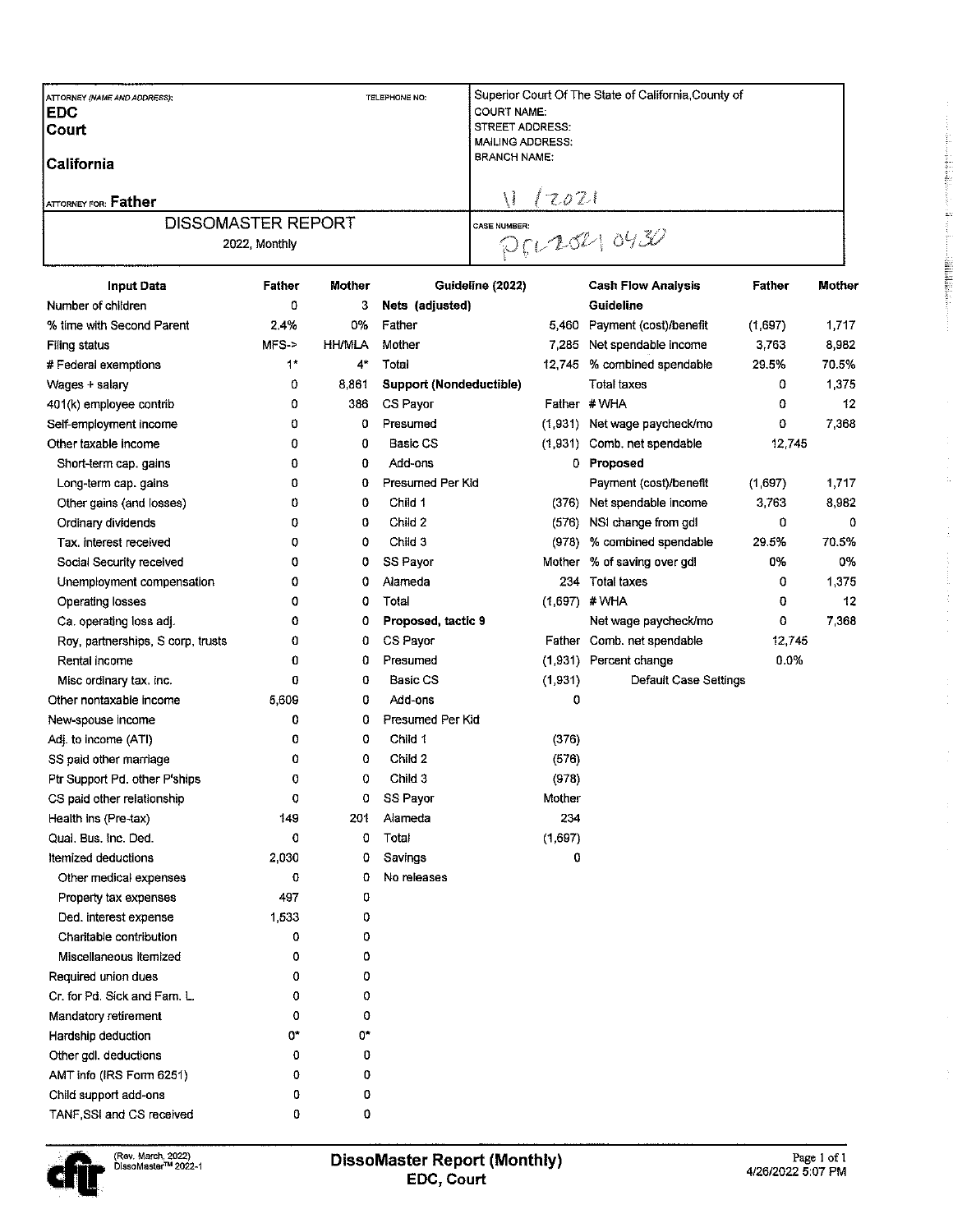| ATTORNEY (NAME AND ADDRESS):<br>IEDC.<br><b>Court</b><br><b>ICalifornia</b><br>Iattorney for: <b>Father</b> | TELEPHONE NO: | Superior Court Of The State of California, County of<br><b>COURT NAME:</b><br><b>STREET ADDRESS:</b><br><b>MAILING ADDRESS:</b><br><b>BRANCH NAME:</b><br>$1212021$ a.d $\sqrt{2022}$ |
|-------------------------------------------------------------------------------------------------------------|---------------|---------------------------------------------------------------------------------------------------------------------------------------------------------------------------------------|
| <b>DISSOMASTER REPORT</b><br>2022, Monthly                                                                  |               | <b>CASE NUMBER:</b><br>PCCONOY30                                                                                                                                                      |

| <b>Input Data</b>                 | <b>Father</b> | Mother        | Guideline (2022)        |          | <b>Cash Flow Analysis</b> | Father  | Mother |
|-----------------------------------|---------------|---------------|-------------------------|----------|---------------------------|---------|--------|
| Number of children                | 0             | 3             | Nets (adjusted)         |          | Guideline                 |         |        |
| % time with Second Parent         | 5.6%          | 0%            | Father                  | 5,537    | Payment (cost)/benefit    | (1,648) | 1,666  |
| Filing status                     | $MFS-$        | <b>HH/MLA</b> | Mother                  | 7,283    | Net spendable income      | 3,889   | 8,931  |
| # Federal exemptions              | $1*$          | 4*            | Total                   | 12,820   | % combined spendable      | 30.3%   | 69.7%  |
| Wages + salary                    | 0             | 8,861         | Support (Nondeductible) |          | Total taxes               | 0       | 1,377  |
| 401(k) employee contrib           | 0             | 386           | CS Payor                |          | Father # WHA              | 0       | 12     |
| Self-employment income            | ٥             | 0             | Presumed                | (1,858)  | Net wage paycheck/mo      | 0       | 7,368  |
| Other taxable income              | 0             | 0             | Basic CS                | (1, 858) | Comb. net spendable       | 12,820  |        |
| Short-term cap. gains             | 0             | 0             | Add-ons                 | 0        | Proposed                  |         |        |
| Long-term cap. gains              | 0             | 0             | Presumed Per Kid        |          | Payment (cost)/benefit    | (1,648) | 1,666  |
| Other gains (and losses)          | 0             | 0             | Child 1                 | (360)    | Net spendable income      | 3,889   | 8,931  |
| Ordinary dividends                | 0             | 0             | Child 2                 | (554)    | NSI change from gdl       | 0       | 0      |
| Tax. interest received            | 0             | 0             | Child 3                 | (944)    | % combined spendable      | 30.3%   | 69.7%  |
| Social Security received          | ٥             | 0             | SS Payor                | Mother   | % of saving over gdl      | 0%      | 0%     |
| Unemployment compensation         | 0             | 0             | Alameda                 | 210      | <b>Total taxes</b>        | 0       | 1,377  |
| Operating losses                  | ٥             | 0             | Total                   | (1,648)  | #WHA                      | 0       | 12     |
| Ca. operating loss adj.           | 0             | 0             | Proposed, tactic 9      |          | Net wage paycheck/mo      | 0       | 7,368  |
| Roy, partnerships, S corp, trusts | 0             | 0             | CS Payor                | Father   | Comb. net spendable       | 12,820  |        |
| Rental income                     | 0             | 0             | Presumed                | (1,858)  | Percent change            | 0.0%    |        |
| Misc ordinary tax. inc.           | 0             | 0             | <b>Basic CS</b>         | (1, 858) | Default Case Settings     |         |        |
| Other nontaxable income           | 5,707         | 0             | Add-ons                 | 0        |                           |         |        |
| New-spouse income                 | 0             | ٥             | Presumed Per Kid        |          |                           |         |        |
| Adj. to income (ATI)              | 0             | 0             | Child 1                 | (360)    |                           |         |        |
| SS paid other marriage            | 0             | 0             | Child 2                 | (554)    |                           |         |        |
| Ptr Support Pd. other P'ships     | 0             | 0             | Child 3                 | (944)    |                           |         |        |
| CS paid other relationship        | 0             | 0             | SS Payor                | Mother   |                           |         |        |
| Health ins (Pre-tax)              | 170           | 201           | Alameda                 | 210      |                           |         |        |
| Qual. Bus. Inc. Ded.              | 0             | 0             | Total                   | (1,648)  |                           |         |        |
| Itemized deductions               | 2,030         | 0             | Savings                 | 0        |                           |         |        |
| Other medical expenses            | 0             | 0             | No releases             |          |                           |         |        |
| Property tax expenses             | 497           | 0             |                         |          |                           |         |        |
| Ded. interest expense             | 1,533         | 0             |                         |          |                           |         |        |
| Charitable contribution           | 0             | 0             |                         |          |                           |         |        |
| Miscellaneous itemized            | 0             | 0             |                         |          |                           |         |        |
| Required union dues               | 0             | 0             |                         |          |                           |         |        |
| Cr. for Pd. Sick and Fam. L.      | 0             | 0             |                         |          |                           |         |        |
| Mandatory retirement              | 0             | ٥             |                         |          |                           |         |        |
| Hardship deduction                | 0*            | 0*            |                         |          |                           |         |        |
| Other gdl. deductions             | 0             | 0             |                         |          |                           |         |        |
| AMT info (IRS Form 6251)          | 0             | 0             |                         |          |                           |         |        |
| Child support add-ons             | 0             | 0             |                         |          |                           |         |        |
| TANF, SSI and CS received         | 0             | 0             |                         |          |                           |         |        |



d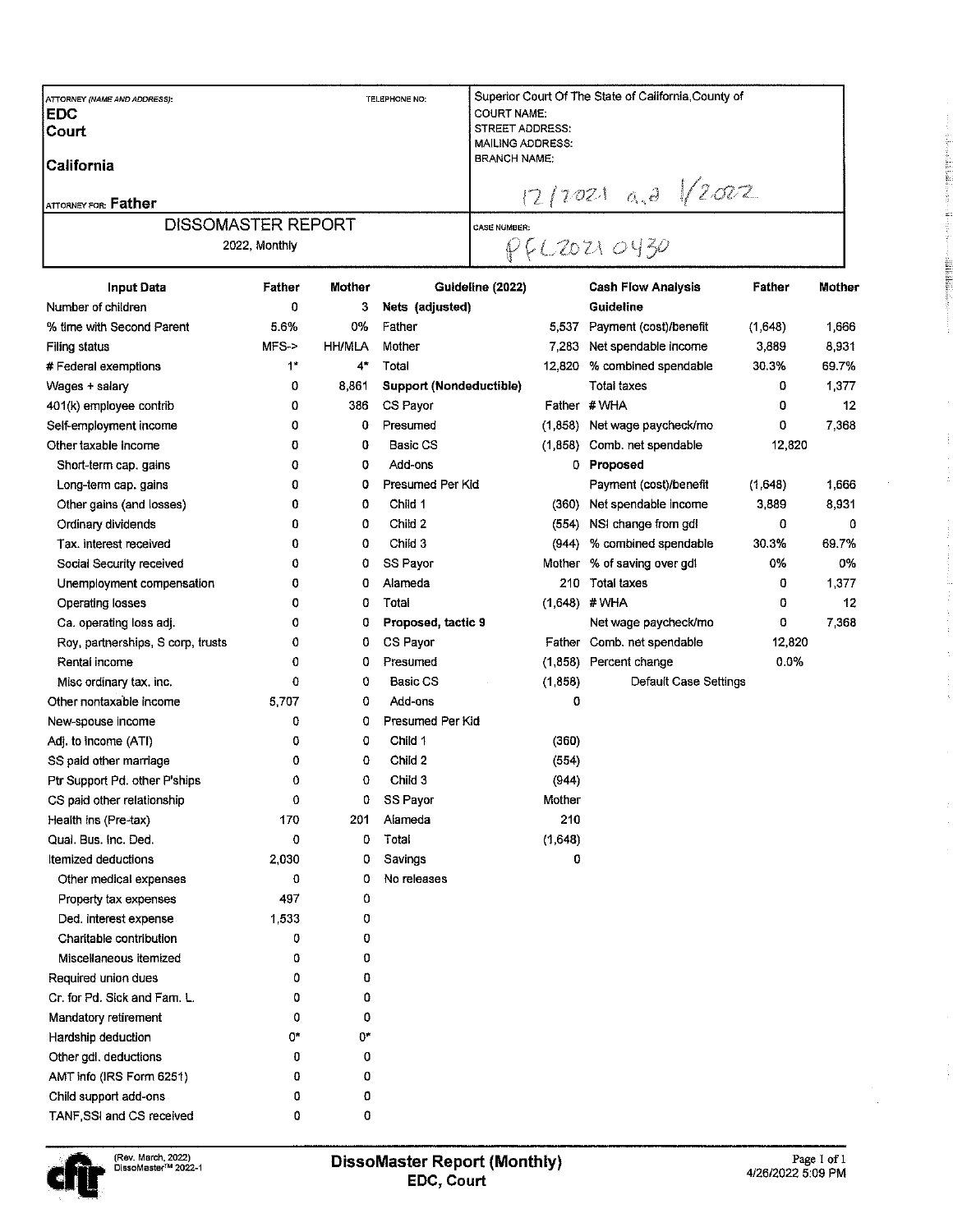| <b>DISSOMASTER REPORT</b><br>2022, Monthly            |               | <b>CASE NUMBER:</b><br>PFL20210420                                      |                                                      |  |
|-------------------------------------------------------|---------------|-------------------------------------------------------------------------|------------------------------------------------------|--|
| lCalifornia<br>ATTORNEY FOR: Father                   |               | <b>BRANCH NAME:</b><br>2/2022                                           |                                                      |  |
| ATTORNEY (NAME AND ADDRESS):<br><b>IEDC</b><br> Court | TELEPHONE NO: | <b>COURT NAME:</b><br><b>STREET ADDRESS:</b><br><b>MAILING ADDRESS:</b> | Superior Court Of The State of California, County of |  |

|                                   |       |               | oundering (easy                |        | waan in w <del>u mila ya</del> ra | וסוונות ו |       |
|-----------------------------------|-------|---------------|--------------------------------|--------|-----------------------------------|-----------|-------|
| Number of children                | 0     | з             | Nets (adjusted)                |        | Guideline                         |           |       |
| % time with Second Parent         | 42.8% | 0%            | Father                         | 5,537  | Payment (cost)/benefit            | 134       | (119) |
| <b>Filing status</b>              | MFS-> | <b>HH/MLA</b> | Mother                         | 7,279  | Net spendable income              | 5,671     | 7,146 |
| # Federal exemptions              | $1*$  | 4*            | Total                          | 12,816 | % combined spendable              | 44.2%     | 55.8% |
| Wages + salary                    | 0     | 8,861         | <b>Support (Nondeductible)</b> |        | <b>Total taxes</b>                | 0         | 1,381 |
| 401(k) employee contrib           | 0     | 386           | CS Payor                       |        | Father #WHA                       | 0         | 12    |
| Self-employment income            | 0     | 0             | Presumed                       | (30)   | Net wage paycheck/mo              | 0         | 7,368 |
| Other taxable income              | 0     | 0             | <b>Basic CS</b>                | (30)   | Comb. net spendable               | 12,816    |       |
| Short-term cap. gains             | 0     | 0             | Add-ons                        | 0      | Proposed                          |           |       |
| Long-term cap. gains              | 0     | 0             | Presumed Per Kid               |        | Payment (cost)/benefit            | 134       | (119) |
| Other gains (and losses)          | 0     | 0             | Child 1                        | 30     | Net spendable income              | 5,671     | 7,146 |
| Ordinary dividends                | 0     | 0             | Child 2                        | o      | NSI change from gdl               | 0         | 0     |
| Tax. interest received            | 0     | o             | Child 3                        | (61)   | % combined spendable              | 44.2%     | 55.8% |
| Social Security received          | 0     | 0             | SS Payor                       | Mother | % of saving over gdl              | 0%        | 0%    |
| Unemployment compensation         | 0     | 0             | Alameda                        | 164.   | Total taxes                       | 0         | 1,381 |
| Operating losses                  | 0     | 0             | Total                          |        | 134 #WHA                          | 0         | 12    |
| Ca. operating loss adj.           | 0     | 0             | Proposed, tactic 9             |        | Net wage paycheck/mo              | 0         | 7,368 |
| Roy, partnerships, S corp, trusts | 0     | 0             | CS Payor                       | Father | Comb. net spendable               | 12,816    |       |
| Rental income                     | 0     | 0             | Presumed                       | (30)   | Percent change                    | 0.0%      |       |
| Misc ordinary tax. inc.           | 0     | 0             | <b>Basic CS</b>                | (30)   | Default Case Settings             |           |       |
| Other nontaxable income           | 5,707 | 0             | Add-ons                        | 0      |                                   |           |       |
| New-spouse income                 | 0     | 0             | Presumed Per Kid               |        |                                   |           |       |
| Adj. to income (ATI)              | 0     | 0             | Child 1                        | 30     |                                   |           |       |
| SS paid other marriage            | ٥     | 0             | Child 2                        | 0      |                                   |           |       |
| Ptr Support Pd. other P'ships     | 0     | 0             | Child 3                        | (61)   |                                   |           |       |
| CS paid other relationship        | 0     | 0             | SS Payor                       | Mother |                                   |           |       |
| Health ins (Pre-tax)              | 170   | 201           | Alameda                        | 164    |                                   |           |       |
| Qual. Bus. Inc. Ded.              | 0     | 0             | Total                          | 134    |                                   |           |       |
| Itemized deductions               | 2,030 | 0             | Savings                        | 0      |                                   |           |       |
| Other medical expenses            | 0     | 0             | No releases                    |        |                                   |           |       |
| Property tax expenses             | 497   | 0             |                                |        |                                   |           |       |
| Ded. interest expense             | 1,533 | 0             |                                |        |                                   |           |       |
| Charitable contribution           | 0     | 0             |                                |        |                                   |           |       |
| Miscellaneous itemized            | ٥     | 0             |                                |        |                                   |           |       |
| Required union dues               | 0     | 0             |                                |        |                                   |           |       |
| Cr. for Pd. Sick and Fam. L.      | 0     | 0             |                                |        |                                   |           |       |
| Mandatory retirement              | 0     | 0             |                                |        |                                   |           |       |
| Hardship deduction                | 0*    | 0*            |                                |        |                                   |           |       |
| Other gdl. deductions             | 0     | ٥             |                                |        |                                   |           |       |
| AMT info (IRS Form 6251)          | 0     | 0             |                                |        |                                   |           |       |
| Child support add-ons             | 0     | 0             |                                |        |                                   |           |       |
| TANF, SSI and CS received         | 0     | 0             |                                |        |                                   |           |       |



 $\begin{array}{ccc} 0 & 0 & 0 & 0 \\ 0 & 0 & 0 & 0 \\ 0 & 0 & 0 & 0 \\ 0 & 0 & 0 & 0 \\ 0 & 0 & 0 & 0 \\ 0 & 0 & 0 & 0 \\ 0 & 0 & 0 & 0 \\ 0 & 0 & 0 & 0 \\ 0 & 0 & 0 & 0 \\ 0 & 0 & 0 & 0 \\ 0 & 0 & 0 & 0 & 0 \\ 0 & 0 & 0 & 0 & 0 \\ 0 & 0 & 0 & 0 & 0 \\ 0 & 0 & 0 & 0 & 0 & 0 \\ 0 & 0 & 0 & 0 & 0 & 0 \\ 0 & 0 & 0 & 0 &$ 

 $\frac{1}{2}$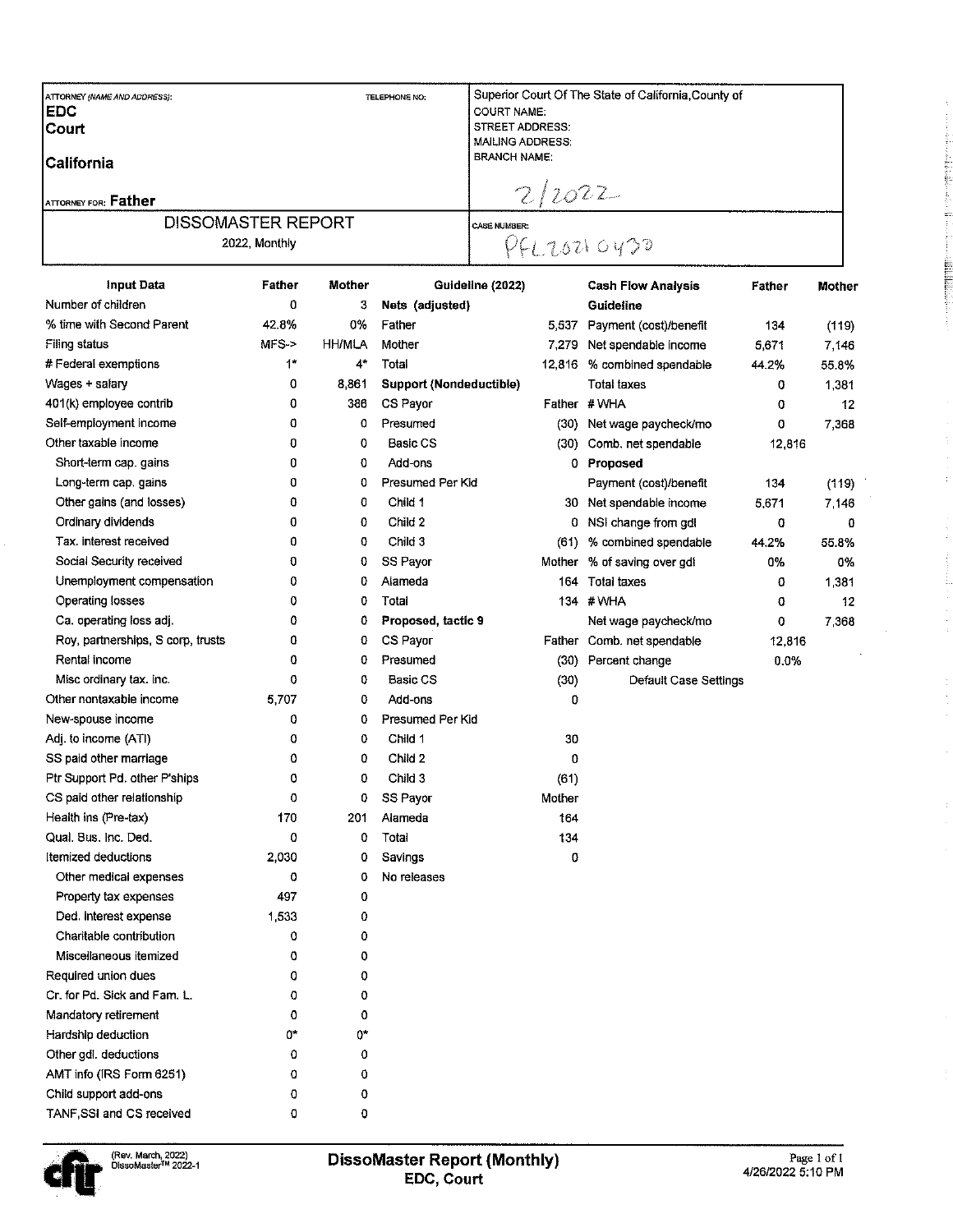| ATTORNEY (NAME AND ADDRESS):<br><b>EDC</b> |               |               | <b>TELEPHONE NO:</b>           | <b>COURT NAME:</b>      |        | Superior Court Of The State of California, County of |        |        |
|--------------------------------------------|---------------|---------------|--------------------------------|-------------------------|--------|------------------------------------------------------|--------|--------|
| Court                                      |               |               |                                | <b>STREET ADDRESS:</b>  |        |                                                      |        |        |
|                                            |               |               |                                | <b>MAILING ADDRESS:</b> |        |                                                      |        |        |
| California                                 |               |               |                                | <b>BRANCH NAME:</b>     |        |                                                      |        |        |
|                                            |               |               |                                |                         |        |                                                      |        |        |
| ATTORNEY FOR: Father                       |               |               |                                |                         |        |                                                      |        |        |
| <b>DISSOMASTER REPORT</b>                  |               |               |                                | <b>CASE NUMBER:</b>     |        |                                                      |        |        |
|                                            | 2022, Monthly |               |                                |                         |        | $eff.$ 3/1/22                                        |        |        |
| <b>Input Data</b>                          | <b>Father</b> | <b>Mother</b> |                                | Guideline (2022)        |        | <b>Cash Flow Analysis</b>                            | Father | Mother |
| Number of children                         | 0             | 3             | Nets (adjusted)                |                         |        | Guideline                                            |        |        |
| % time with Second Parent                  | 50%           | 0%            | Father                         |                         | 5,537  | Payment (cost)/benefit                               | 628    | (613)  |
| Filing status                              | $MFS-$        | <b>HH/MLA</b> | Mother                         |                         | 7,279  | Net spendable income                                 | 6,165  | 6,651  |
| # Federal exemptions                       | $1*$          | 4*            | Total                          |                         | 12,816 | % combined spendable                                 | 48.1%  | 51.9%  |
| Wages + salary                             | 0             | 8,861         | <b>Support (Nondeductible)</b> |                         |        | <b>Total taxes</b>                                   | 0      | 1,381  |
| 401(k) employee contrib                    | 0             | 386           | CS Pavor                       |                         |        | Mother # WHA                                         | 0      | 12     |
| Self-employment income                     | 0             | 0.            | Presumed                       |                         | 473    | Net wage paycheck/mo                                 | 0      | 7,368  |
| Other taxable income                       | 0             | 0             | <b>Basic CS</b>                |                         | 473    | Comb. net spendable                                  | 12,816 |        |
| Short-term cap. gains                      | 0             | 0             | Add-ons                        |                         | 0      | Proposed                                             |        |        |
| Long-term cap. gains                       | 0             | 0             | Presumed Per Kid               |                         |        | Payment (cost)/benefit                               | 628    | (613)  |
| Other gains (and losses)                   | 0             | 0             | Child 1                        |                         | 137    | Net spendable income                                 | 6,165  | 6,651  |
| Ordinary dividends                         | 0             | 0             | Child 2                        |                         | 153    | NSI change from gdl                                  | 0      | 0      |
| Tax. interest received                     | 0             | 0             | Child 3                        |                         | 183    | % combined spendable                                 | 48.1%  | 51.9%  |
| Social Security received                   | 0             | 0             | SS Payor                       |                         | Mother | % of saving over gdl                                 | 0%     | 0%     |
| Unemployment compensation                  | 0             | 0             | Alameda                        |                         | 155    | Total taxes                                          | 0      | 1,381  |
| Operating losses                           | 0             | 0             | Total                          |                         | 628    | #WHA                                                 | 0      | 12     |
| Ca. operating loss adj.                    | 0             | ٥             | Proposed, tactic 9             |                         |        | Net wage paycheck/mo                                 | 0      | 7,368  |
| Roy, partnerships, S corp, trusts          | 0             | 0             | CS Payor                       |                         |        | Mother Comb. net spendable                           | 12816  |        |
| Rental income                              | 0             | 0             | Presumed                       |                         | 473    | Percent change                                       | 0.0%   |        |
| Misc ordinary tax. inc.                    | 0             | 0             | Basic CS                       |                         | 473    | Default Case Settings                                |        |        |
| Other nontaxable income                    | 5.707         | o             | Add-ons                        |                         | 0      |                                                      |        |        |
| New-spouse income                          | 0             | 0             | Presumed Per Kid               |                         |        |                                                      |        |        |
| Adj. to income (ATI)                       | 0             | 0             | Child 1                        |                         | 137    |                                                      |        |        |
| SS paid other marriage                     | 0             | 0             | Child 2                        |                         | 153    |                                                      |        |        |
| Ptr Support Pd. other P'ships              | 0             | 0             | Child 3                        |                         | 183    |                                                      |        |        |
| CS paid other relationship                 | 0             | 0             | SS Payor                       |                         | Mother |                                                      |        |        |
| Health ins (Pre-tax)                       | 170           | 201           | Alameda                        |                         | 155    |                                                      |        |        |
| Qual. Bus. Inc. Ded.                       | 0             | 0             | Total                          |                         | 628    |                                                      |        |        |
| Itemized deductions                        | 2,030         | 0             | Savings                        |                         | 0      |                                                      |        |        |
| Other medical expenses                     | 0             | 0             | No releases                    |                         |        |                                                      |        |        |
| Property tax expenses                      | 497           | 0             |                                |                         |        |                                                      |        |        |
| Ded. interest expense                      | 1,533         | 0             |                                |                         |        |                                                      |        |        |
| Charitable contribution                    | 0             | 0             |                                |                         |        |                                                      |        |        |
| Miscellaneous itemized                     |               |               |                                |                         |        |                                                      |        |        |
| Required union dues                        | 0             | 0             |                                |                         |        |                                                      |        |        |
|                                            | 0             | 0             |                                |                         |        |                                                      |        |        |
| Cr. for Pd. Sick and Fam. L.               | 0             | 0             |                                |                         |        |                                                      |        |        |
| Mandatory retirement                       | 0             | 0             |                                |                         |        |                                                      |        |        |
| Hardship deduction                         | 0*            | 0*            |                                |                         |        |                                                      |        |        |
| Other gdl. deductions                      | 0             | 0             |                                |                         |        |                                                      |        |        |
| AMT info (IRS Form 6251)                   | 0             | 0             |                                |                         |        |                                                      |        |        |
| Child support add-ons                      | 0             | 0             |                                |                         |        |                                                      |        |        |
| TANF SSI and CS received                   | 0             | n             |                                |                         |        |                                                      |        |        |

E

à

**Promate ENSING**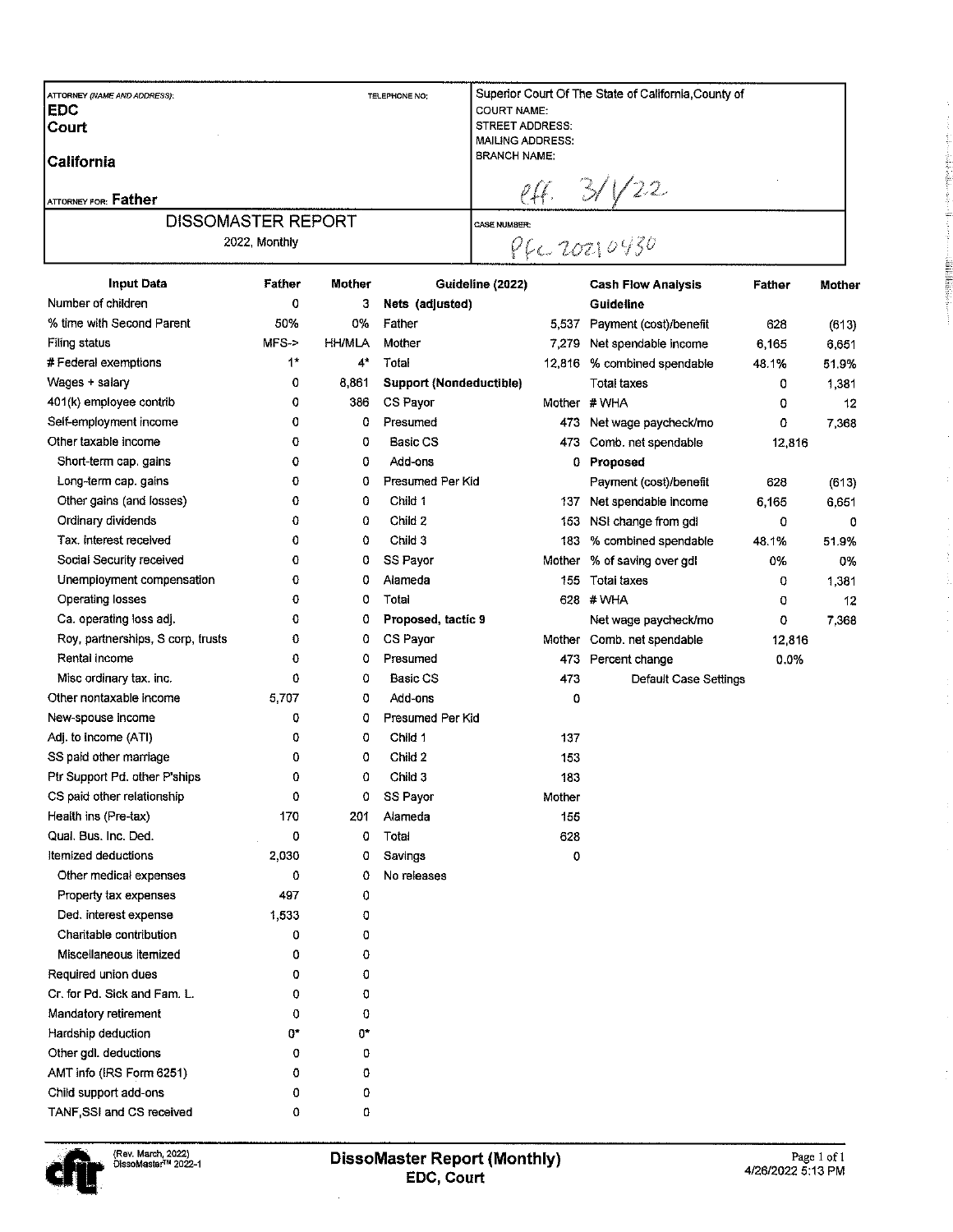## **12. LISA THOMASON V. LOUIS MOLAKIDES PFL20210494**

On March 2, 2022, Petitioner filed two Orders to Show Cause and Affidavits for Contempt against Respondent. Upon review of the file, the court finds that Petitioner has not filed a Proof of Service showing that either filing has been personally served upon Respondent as required by law. As such, the court dismisses both OSCs without prejudice for lack of service.

**TENTATIVE RULING #12: THE OSCS ARE DISMISSED WITHOUT FOR LACK OF SERVICE.**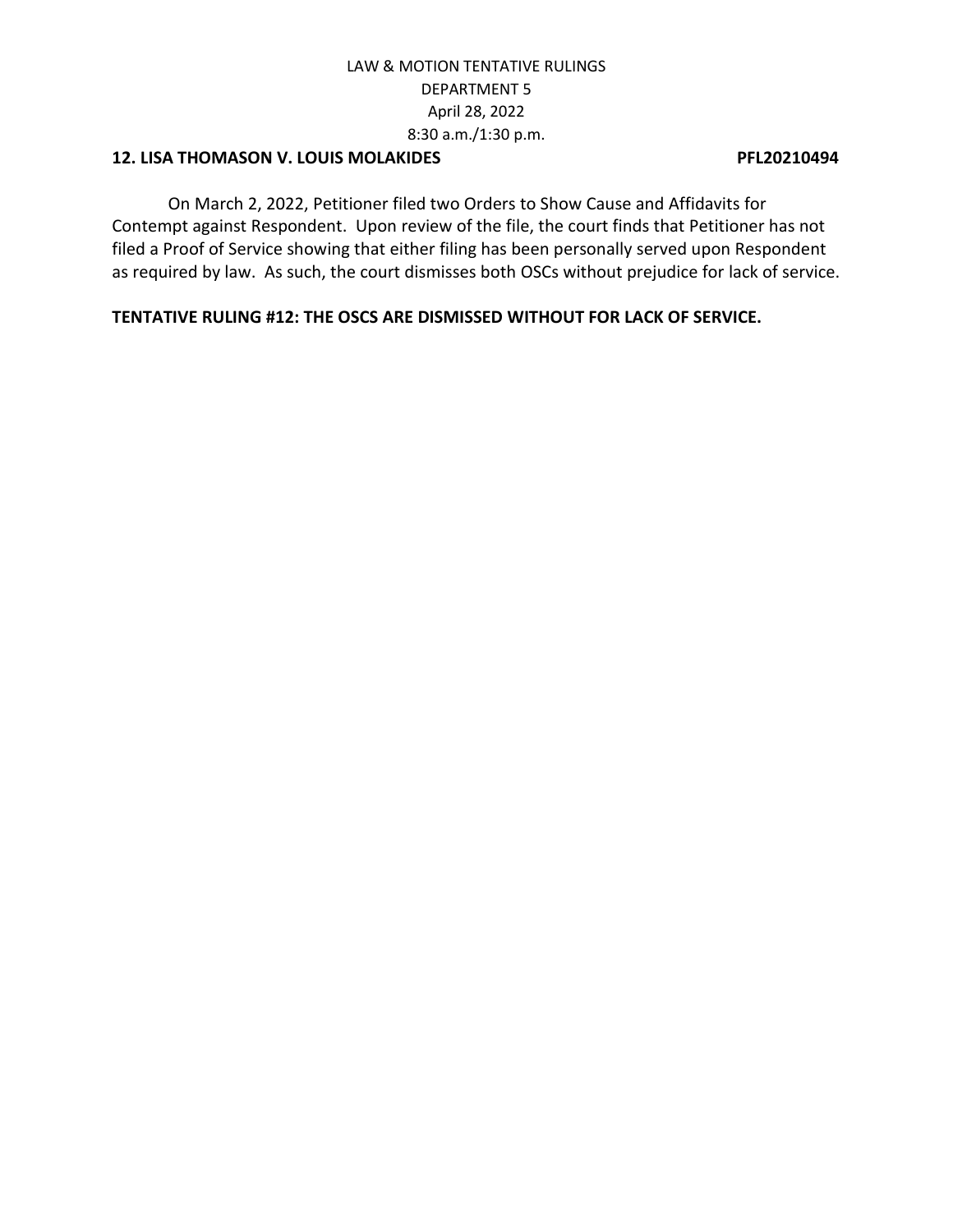### **13. NINA LODHIA V. ASHWIN NARASIMHAN PFL20210013**

The matter was set for an evidentiary hearing on the issues of child support, spousal support, and attorney fees on March 15, 2022. The court was to consider the private Child Custody Recommending Counseling (CCRC) report as well. Parties appeared at the hearing. Respondent requested the court adopt the recommendations contained in the CCRC report, however, Petitioner requested the matter be continued as she had just received the report. The court had not received the report. The court continued the matter to the law and motion calendar for a review of the private CCRC report and to select new trial dates. The court continued to reserve jurisdiction on all issues to the date of the filing of the RFO.

The private CCRC report by Deborah Barnes was filed on April 4, 2022. Parties were unable to reach any agreements. The report does contain a full recommendation. Parties were served electronically on March 11, 2022.

No Supplemental Declarations have been filed by either party.

The court has read and considered the private CCRC report and adopts the recommendation finding they is in the best interest of the minor. The parties will have joint legal custody. The parties shall implemental the step-up plan as outlined in the report. Parties shall return to Ms. Barns for a holiday schedule or submit an agreement. Each party shall have the option of enrolling the minor in preschool near their respective homes. The parties are to enroll and participate in conjoint co-parenting counseling with a licensed therapist for a minimum of 12 sessions. The frequency and duration of the sessions shall be determined by the therapist. If parties cannot agree to a therapist, Petitioner is to provide Respondent with the names of three potential therapists who are currently taking on new clients, no later than May 19, 2022. Respondent will then have one week to select one of the three and notify Petitioner of the selection, no later than May 26, 2022.

Parties are to appear to select Mandatory Settlement Conference and trial dates.

All prior orders remain in full force and effect. Respondent shall prepare and file the findings and orders after hearing.

**TENTATIVE RULING #13: THE COURT ADOPTS THE RECOMMENDATION FROM THE PRIVATE CCRC REPORT AS OUTLINED ABOVE. PARTIES ARE TO APPEAR TO SELECT MANDATORY SETTLEMENT CONFERENCE AND TRIAL DATES. ALL PRIOR ORDERS REMAIN IN FULL FORCE AND EFFECT. RESPONDENT SHALL PREPARE AND FILE THE FINDINGS AND ORDERS AFTER HEARING**.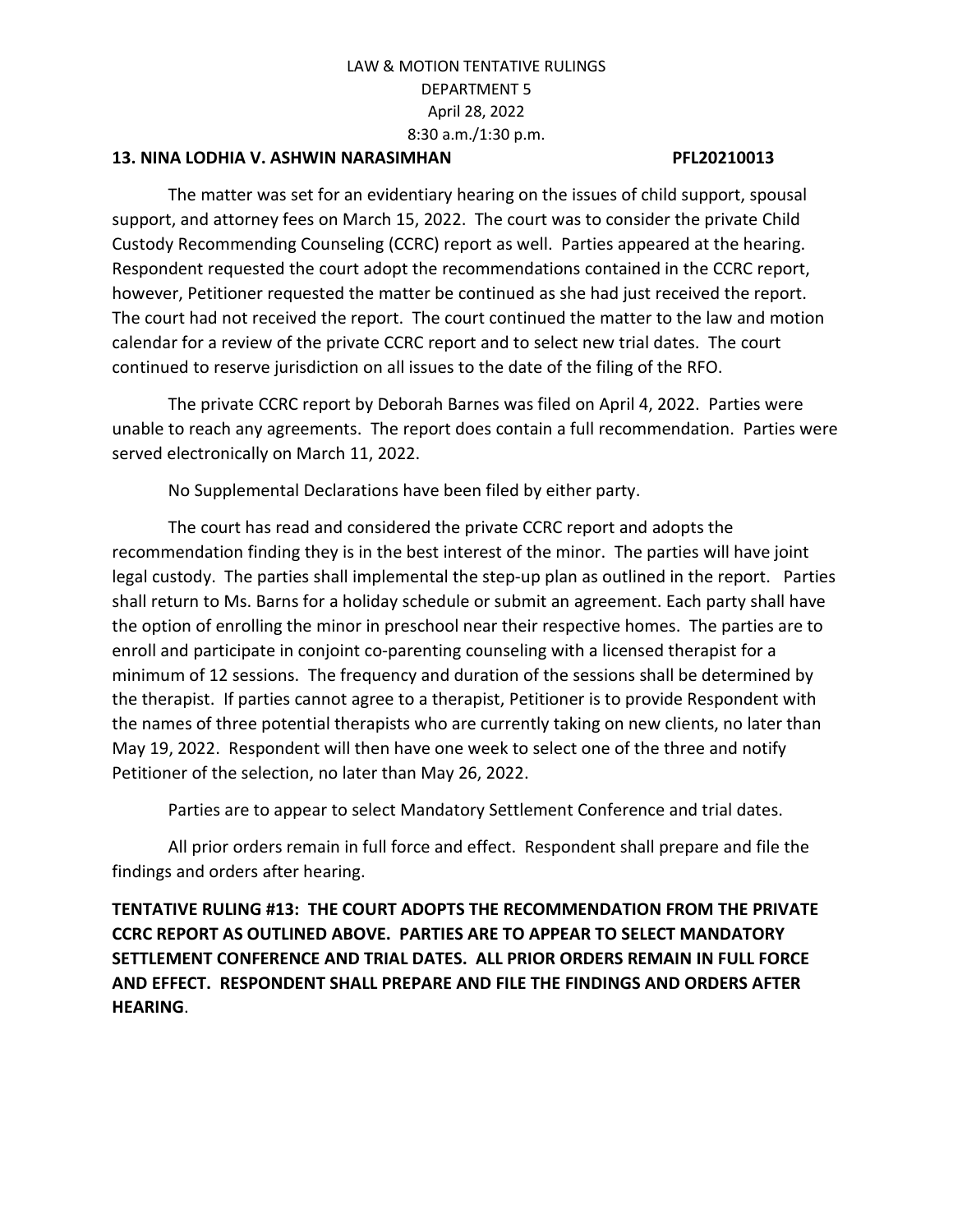### **14. SHARLENE WHITING v. BRADLEY WHITING PFL20180913**

On February 22, 2022 Respondent filed a Request for Order (RFO) requesting the court compel Petitioner to pay the court ordered work-related childcare costs in the amount of \$3,825 and for the court to order Family Code section 271 sanctions against Petitioner in the amount of \$5,000 for Petitioner's failure to follow court orders and procedures. Petitioner requests to reduce his spousal support payments to Respondent by \$500/month until the \$3,825 is paid in full. Petitioner requests that going forward, he may deduct from his child support payments the amount of \$294.23/month, which is the average child care costs he has incurred for work purposes from December 2020 to December 2021.

Respondent alleges the parties previously agreed on September 26, 2019, through a stipulation in court (attached as Exhibit A), that each party would pay ½ of the work-related childcare costs for their three minor children. Respondent alleges that Petitioner refuses to comply or communicate when he provides documentation is support of his costs and requests the court order the parties to conduct a year-end accounting, with a "true-up" payment from one parent to the other for any over/under payments for the preceding year.

Respondent concurrently filed an Income and Expense Declaration. The same day, Respondent filed a Proof of Service by Mail showing service upon Petitioner on February 22, 2022 of the above filings.

Petitioner has not filed a Responsive Declaration or Opposition to the RFO. Petitioner has not filed a current Income and Expense Declaration.

The court has read and considered the above filings, and has reviewed the Judgement entered on April 8, 2022 with an effective date of January 5, 2022. Following its review, the court makes the following findings and orders:

On September 26, 2019 the court entered the parties written stipulation in which the parties agreed that each would pay one-half of the total child care costs for the minor children.

Respondent has provided proof of receipts totaling \$7,650 (1/2 responsibility of each party is \$3,825) for child care costs from December 2020 to December 2021. Respondent provided proof that the receipts were submitted to Petitioner and alleges that Petitioner has not reimbursed him as required by their stipulation. Petitioner has not filed an opposition or proof that the amounts have been paid. As such, the court grants Respondent's request and orders Petitioner to reimburse Respondent \$3,825 for her one-half share of the child care costs from December 2020 to December 2021. The court orders Respondent may deduct \$500/month from his spousal support obligation until the \$3,825 is paid in full (approximately 8 months). However, the court orders Respondent may not begin to deduct for this order until the prior order allowing for a deduction for sanctions is satisfied (total monthly deduction shall not exceed \$500).